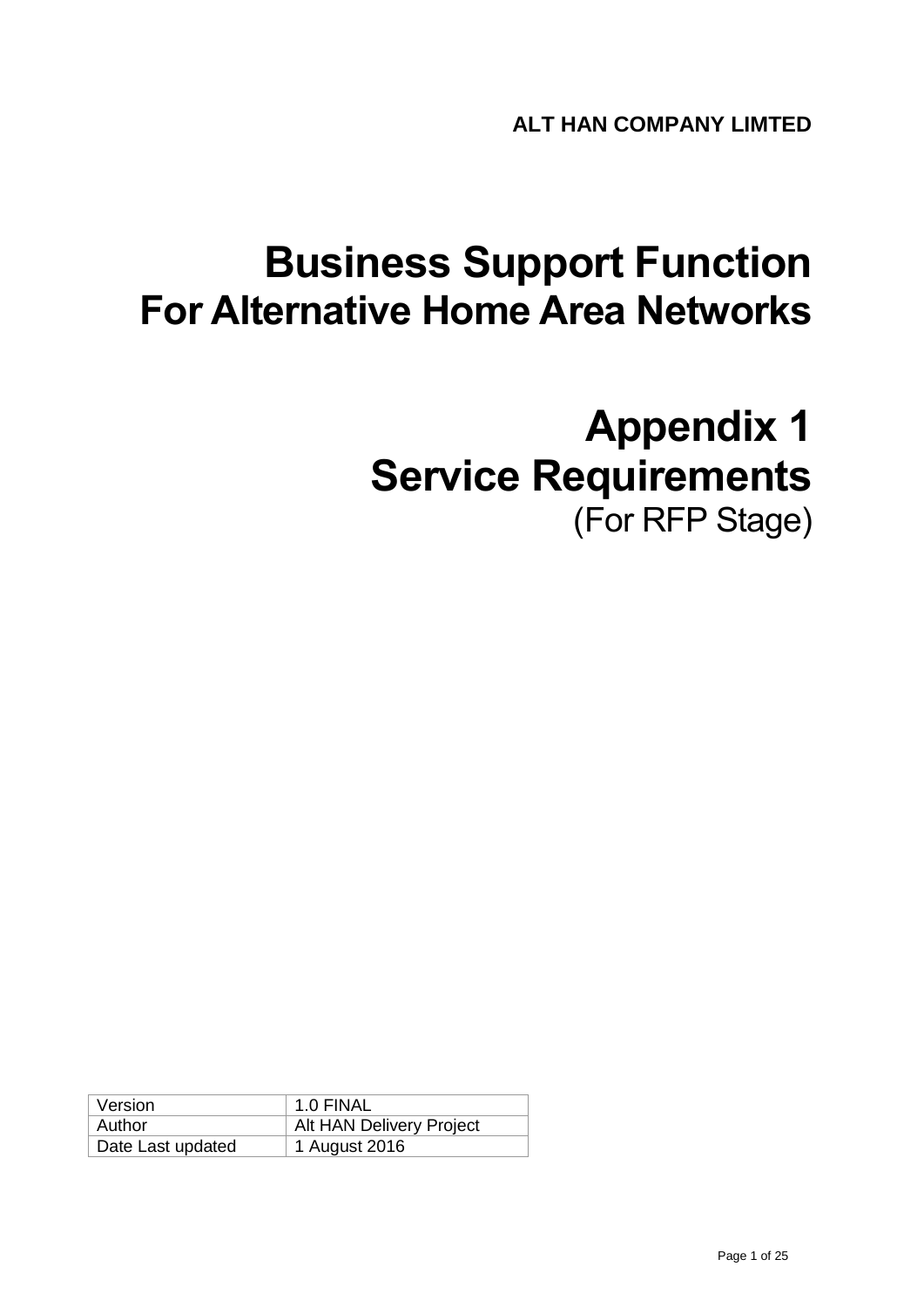# **Table of Contents**

| 1. |       |                                                                          |  |  |
|----|-------|--------------------------------------------------------------------------|--|--|
|    | 1.1   |                                                                          |  |  |
|    | 1.2   |                                                                          |  |  |
|    | 1.3   |                                                                          |  |  |
|    | 1.3.1 |                                                                          |  |  |
|    | 1.3.2 |                                                                          |  |  |
| 2. |       |                                                                          |  |  |
|    | 2.1   |                                                                          |  |  |
| 3. |       |                                                                          |  |  |
|    | 3.1   |                                                                          |  |  |
|    | 3.1.1 |                                                                          |  |  |
|    | 3.1.2 |                                                                          |  |  |
|    | 3.2   |                                                                          |  |  |
|    | 3.2.1 |                                                                          |  |  |
|    | 3.2.2 |                                                                          |  |  |
|    | 3.3   | (Lot 3) Enduring Procurement and Contract Management support service  21 |  |  |
|    | 3.3.1 |                                                                          |  |  |
|    | 3.3.2 |                                                                          |  |  |
|    | 3.4   |                                                                          |  |  |
|    | 3.4.1 |                                                                          |  |  |
|    | 3.4.2 |                                                                          |  |  |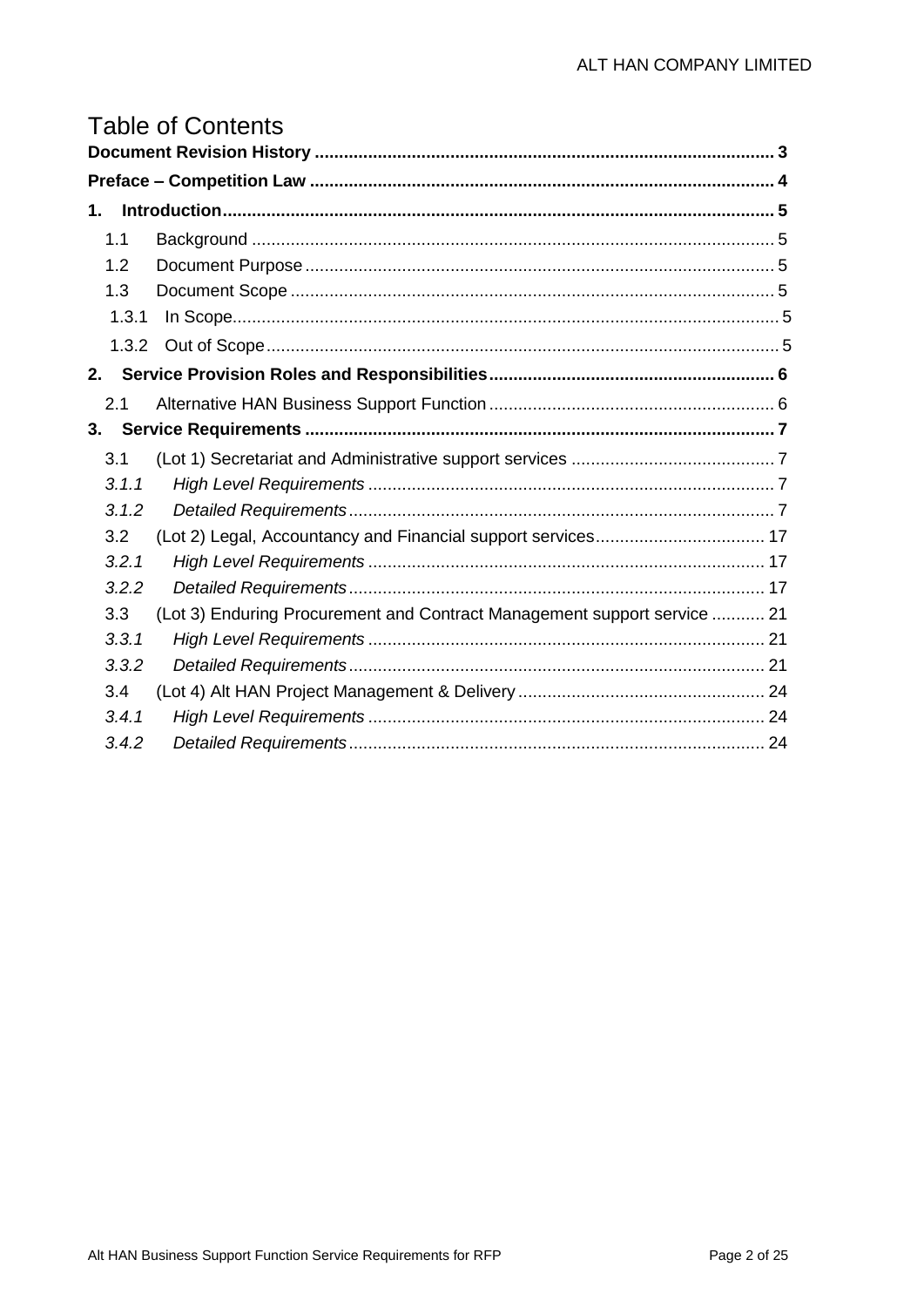# <span id="page-2-0"></span>**Document Revision History**

#### Revision History

|     | Version Issue Date | <b>Description of Version / Changes</b> | <b>Author</b>      |
|-----|--------------------|-----------------------------------------|--------------------|
| 0.1 | 01 June 2016       | <b>Initial Draft</b>                    | <b>Adrian Rudd</b> |
| 0.2 | 08 July 2016       | <b>Quality and Technical Review</b>     | Chris Cook / Haz   |
|     |                    |                                         | Elmamoun / Paul    |
|     |                    |                                         | Covle              |
| 0.3 | 13 July 2016       | <b>AHF Review</b>                       | <b>Adrian Rudd</b> |

### Approvals

| Name <sup>1</sup> | <b>Responsibility</b>                                         | Date of Signature Version |     |
|-------------------|---------------------------------------------------------------|---------------------------|-----|
| Alt HAN Forum     | Industry Forum responsible<br>for the delivery of Alternative |                           | 1.0 |
|                   | <b>HAN</b> services                                           |                           |     |

## Related Documents

| <b>Description of Version / Changes</b>      | <b>Version</b> |
|----------------------------------------------|----------------|
| 00_Business Support Function RFP             | 1.0            |
| A2_Business Support Pricing Schedule for RFP | 1.0            |
| A3_Business Support T&Cs for RFP             | 1.0            |
| A4_Business Support NDA for RFP              | 2.0            |
| A5_Indicative High Level Plan                | 1.0            |
| A6_Alternative HAN Target Operating Model    | 2.0            |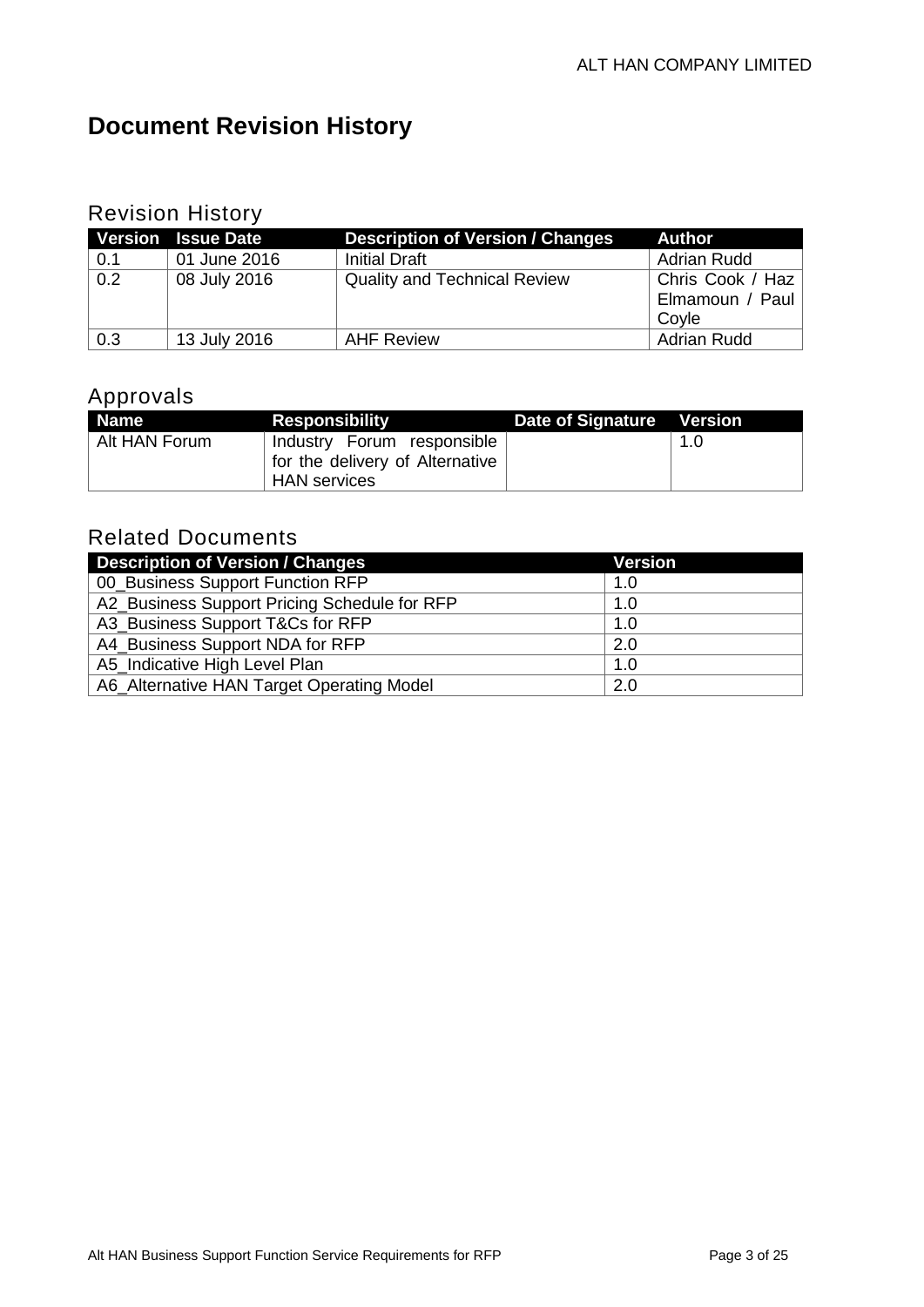## <span id="page-3-0"></span>**Preface – Competition Law**

Energy UK, the Alternative HAN Forum and Alt HAN Project team members have confirmed that they have undergone relevant training to raise their awareness of, and ensure compliance with, applicable competition law, including the Competition Act 1998 and Articles 101 and 102 EC and that they will not discuss matters that would or might lead to any breaches of competition law.

Competition law advice received by Energy UK with regard to shared Alternative HAN installation and maintenance services for smart metering described that coordination between suppliers is permissible as long as certain safeguards are in place.

Appropriate regulatory obligations are being placed on all suppliers to develop Alternative Home Area Network (HAN) services. This should ensure that cost efficient services are available to the industry at little commercial risk. The implementation of the regulatory obligations requiring competing energy suppliers to co-ordinate on delivery of Alt HAN solutions should minimise the risk of successful competition challenge from regulators. However, it is acknowledged that this risk is not eliminated by the presence of regulatory obligations.

It should be noted that current the Department of Business, Energy and Industrial Strategy  $(DBEIS)<sup>1</sup>$  proposals do not obligate suppliers to use Alt HAN solutions or services. This means that participants could choose not to coordinate or step out of arrangements at any time although they will be required to provide funding through regulatory mechanisms.

Reference to competition legal guidance and the safeguards, noted above, will be used as part of the project risk management arrangements.

<sup>-</sup><sup>1</sup> Formerly Department of Energy and Climate Change (DECC)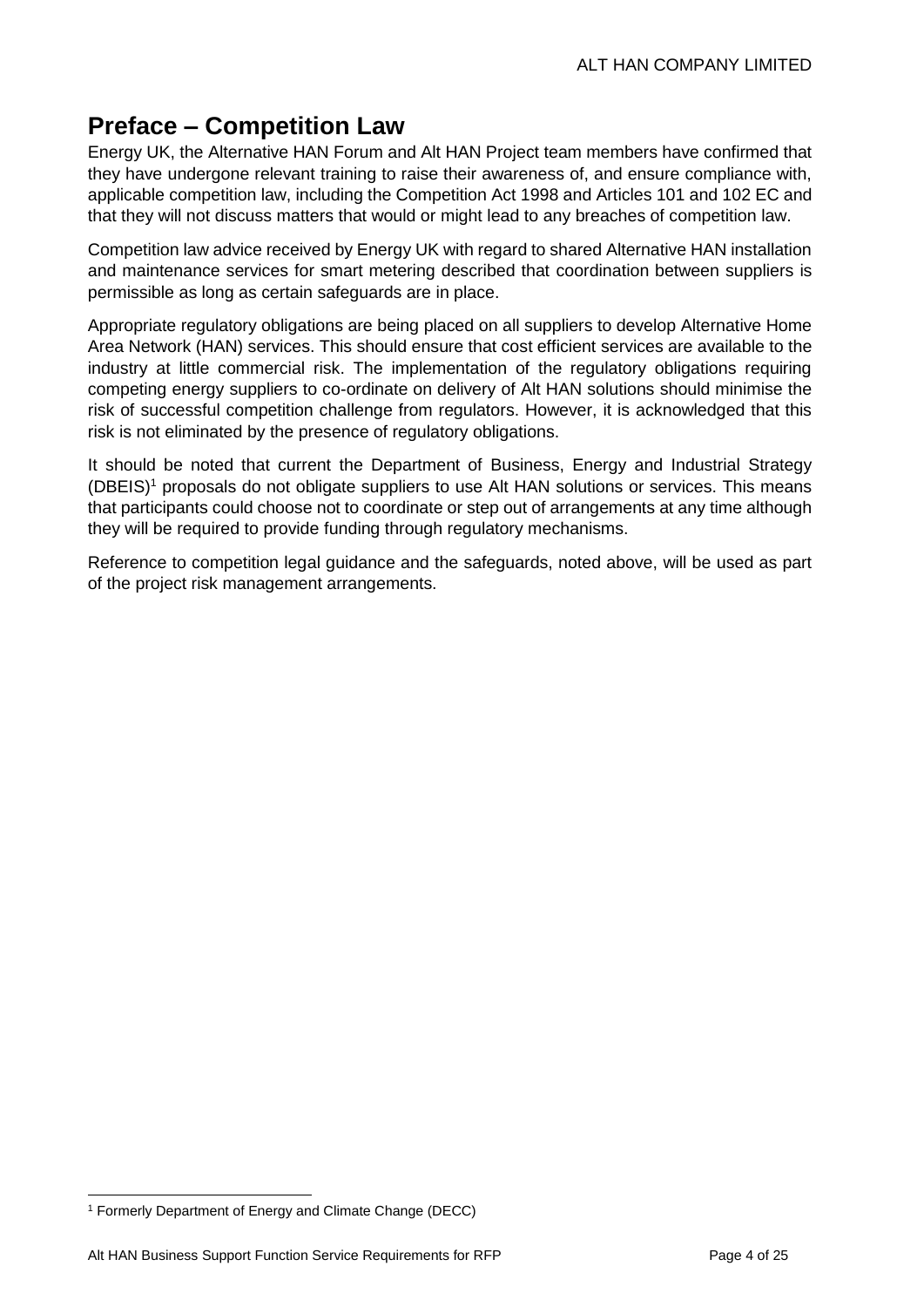## <span id="page-4-0"></span>**1. Introduction**

#### <span id="page-4-1"></span>**1.1 Background**

The UK Government requires that energy suppliers install smart electricity and gas meters in all of their residential and small business customer premises within Great Britain (GB) by the end of 2020. It is recognised that in approximately 3.5% of GB premises Standard 2.4GHz and 868MHz HAN technologies will not connect all smart metering devices and that Alternative HAN (Alt HAN) technologies will be necessary to allow energy suppliers to complete their rollouts.

Due to a number of market, competition constraints and recognition of the immature status of Alternative HAN technologies, DBEIS has decided to put in place regulatory arrangements to require all energy suppliers installing smart meters to coordinate activity to deliver Alt HAN services.

An Alternative HAN Forum will govern and oversee the design and delivery of Alt HAN services and technological solutions. The Alt HAN Forum will be made up of all energy suppliers operating in the GB smart metering market, who will be responsible for funding the purchase of these solutions.

An Alternative HAN Company (Alt HAN Co.) will act as a procurement vehicle for delivery of Alt HAN solutions implementing decisions made by DBEIS intend that the Alt HAN Forum and Alt HAN Co was made formally operational on 13 July 2016. In the interim period prior to the regulation being designated, the Smart Energy Code (SEC) allowed the forum to be established on a transitional basis to allow the delivery of Alternative HAN services to continue. This was referred to as the Transitional Alt HAN Forum (TAHF). Under the TAHF, an Alt HAN delivery project was established to start the Alt HAN design work. This work has now transferred to the enduring Alt HAN Forum.

Under this governance and delivery model, this Business Support Function Service Requirements document has been developed to outline the anticipated service requirements to support Alt HAN delivery to reflect the Alt HAN Target Operating Model (TOM).

#### <span id="page-4-2"></span>**1.2 Document Purpose**

The purpose of this document is to capture the Business Support Function Service Requirements, to inform the procurement of the support roles to facilitate Alt HAN Service Provision. This document revision is supporting the Request for Proposal (RFP) stage of the procurement process for the Business Support Function Services.

#### <span id="page-4-3"></span>**1.3 Document Scope**

#### <span id="page-4-4"></span>*1.3.1 In Scope*

Alt HAN Business Support Function covers:

 Definition of Alt HAN high-level requirements relating to business support services for the Secretariat, Administrative, Legal, Accountancy, Financial, Enduring Procurement, Contract Management, Project Management and Delivery.

#### <span id="page-4-5"></span>*1.3.2 Out of Scope*

'Out of scope' items for the Business Support Function are:

Requirements relating to the Alt HAN Operational Services;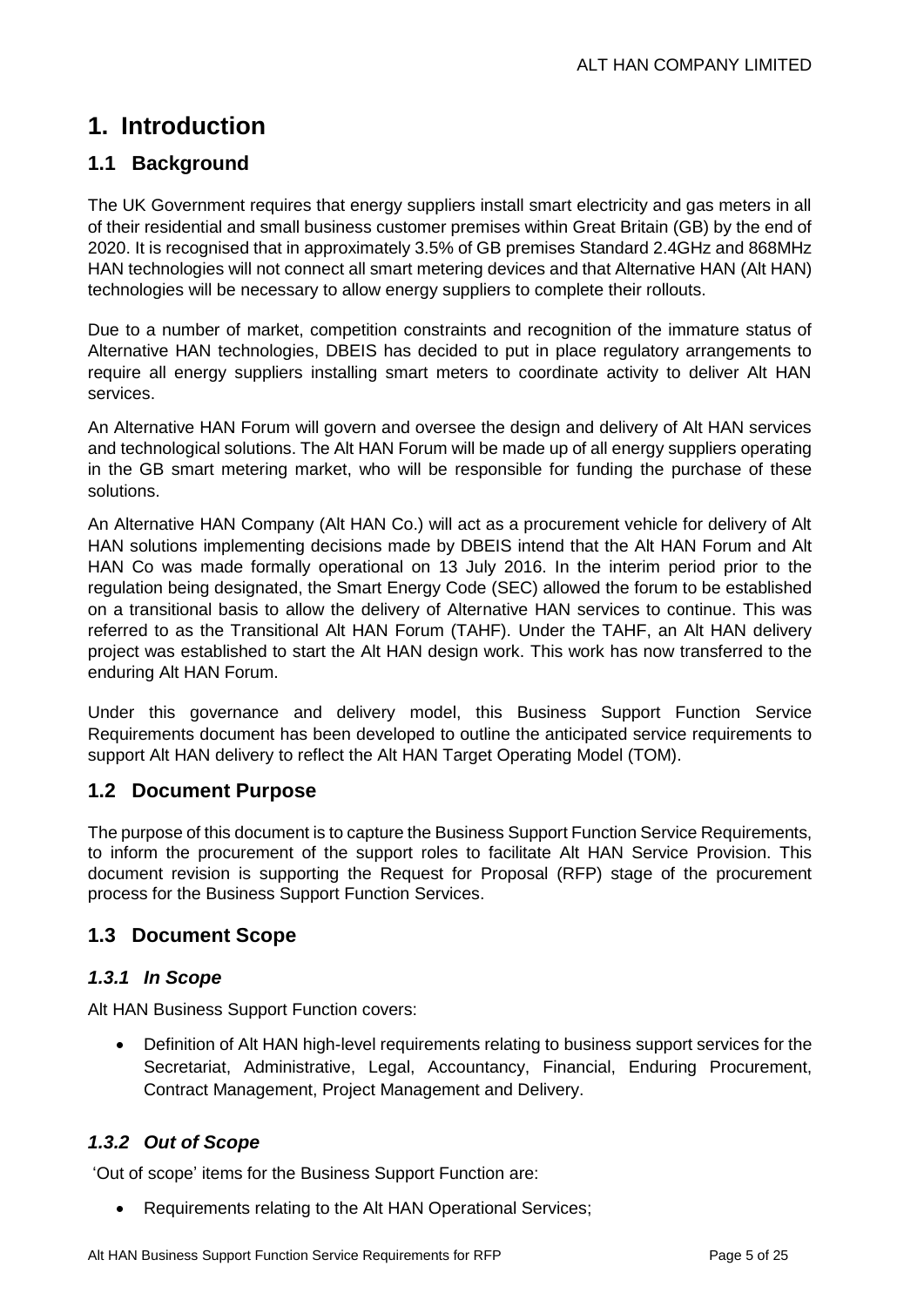- Operational requirements relating to Technology Providers; and
- Any other item that is not within the scope defined in section [1.3.1.](#page-4-4)

## <span id="page-5-0"></span>**2. Service Provision Roles and Responsibilities**

This section, to provide context, covers the roles and responsibilities of parties within the Alt HAN operation as defined in the Target Operating Model (TOM). The information in this section is a summary extract from the TOM – full details are covered in that document. The coverage in this document relates to the roles within the service provision for the Business Support Function.

#### <span id="page-5-1"></span>**2.1 Alternative HAN Business Support Function**

The following diagram sets out the roles within scope of the business support services and provides a high level overview of their responsibilities.

Contracting Authority – the governance for the service provision will be provided by the Alt HAN Forum and the contracting vehicle Alt HAN Co, together they fulfil the role of the Contracting Authority, contracting and managing Alternative HAN Services.

**Business Support Function** - providing supporting services to Alt HAN Co. and the Forum to undertake administration, secretariat, accountancy, procurement process, contract management and manage service performance. It will also run procurement processes when contracts expire or fail.

Service Management Function – Is a function with the overall role of managing and coordinating of the delivery of the Alternative HAN service provision, responsible for the selecting the appropriate technology (or technologies) for any building requiring Alt HAN solution. The Service Management shall bring together a group of technologies (and their providers) that will be selected for Alt HAN installation and provide the customer interface for all Alternative HAN services.

Data Manager- is a specialised data service provider selected to provide the data services required to initially identify Alternative HAN candidate buildings and premises and to provide the interfaces to the Service Management Function and users to enable an efficient operation across the life cycle of the Alt HAN operations.

Building Surveyor - is a competent group (or groups) selected to provide building information relevant to identify the need for and enable the successful installation and operation of selected Alternative HAN technology options.

Technology Providers - are providers offering a suite of Alt HAN technologies selected by the Alt HAN Forum on a capability basis to meet energy supplier technical and operational requirements on a best value for money basis. For shared Alt HAN provision - solution installation, operation and maintenance will be also be included as part of the scope.

*Figure 1 – Overview of Alt HAN Services Roles and where the Business Support Function is placed*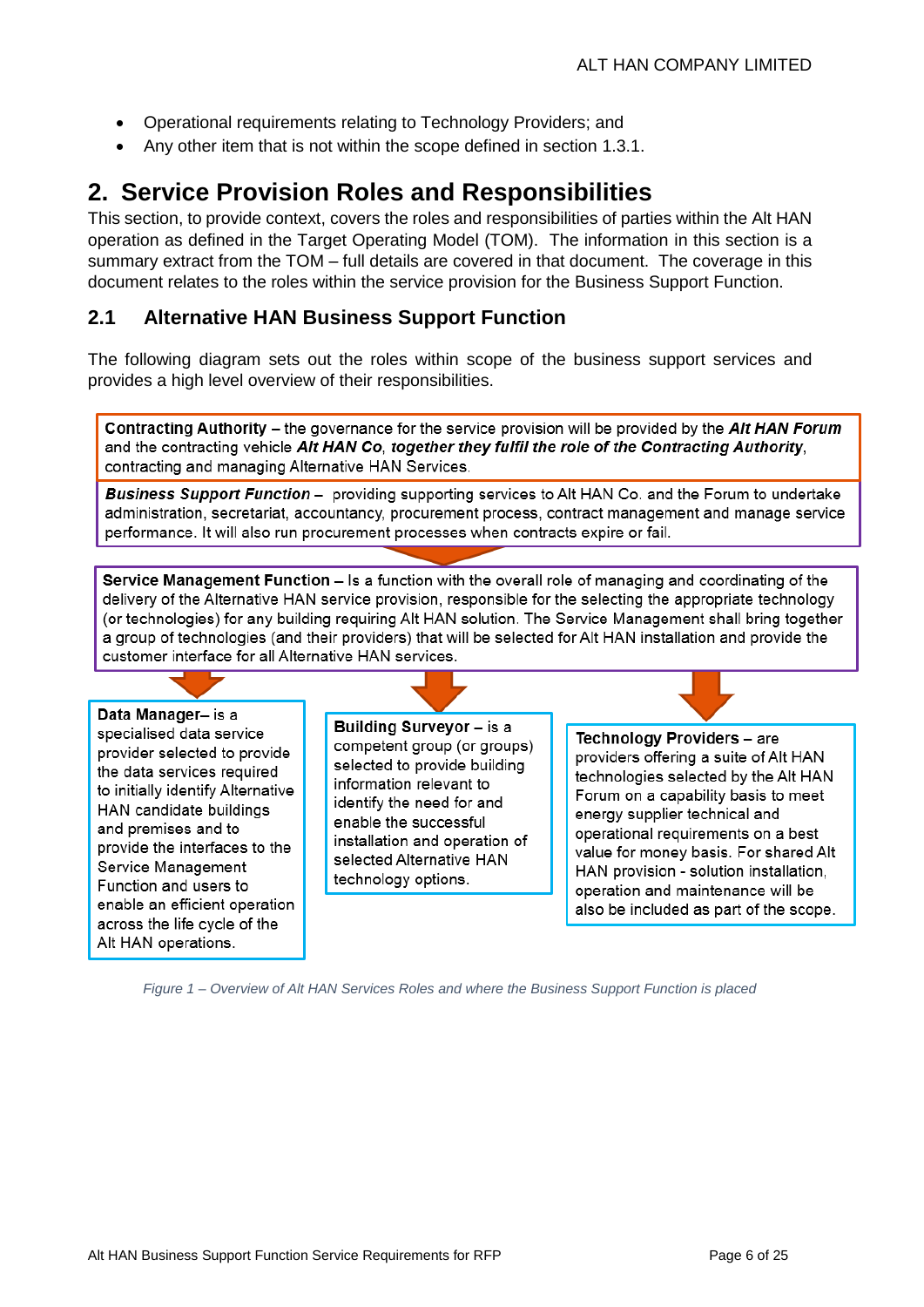## **3. Service Requirements**

This section sets out the requirements to support and facilitate Alt HAN services being provided to energy suppliers, these requirements are split into four Lots, as follows:

- (Lot 1) Secretariat and Administrative support services.
- (Lot 2) Legal, Accountancy and Financial support services.
- (Lot 3) Enduring Procurement and Contract Management support service.
- (Lot 4) Project Management & Delivery support services.

Respondents are requested to provide draft performance management metrics (i.e. Key Performance Indicators and Service Levels) for each requirement. Those performance management metrics will form part of proposal evaluation and captured in the terms and conditions to the contract(s). Alt HAN Co reserve the right to propose its own service levels, milestones and key performance indicators at any stage of this procurement.

For each section (e.g. A, B, C, etc…) respondents should for each describe their experience in relation to the requirement and how they propose to deliver the requirement.

<span id="page-6-0"></span>The following sub-sections cover the requirements for each Lot.

#### **3.1 (Lot 1) Secretariat and Administrative support services**

#### *3.1.1 High Level Requirements*

- *A. Alt HAN Forum and Alt HAN Co Board Secretariat*
- *B. Alt HAN Forum and Alt HAN Co general administrative support*

#### *3.1.2 Detailed Requirements*

- <span id="page-6-3"></span><span id="page-6-2"></span><span id="page-6-1"></span>A. *Alt HAN Forum and Alt HAN Co Board Secretariat* - The Alt HAN Secretariat shall perform those tasks and functions expressly ascribed to it under the SEC (Section Z), and any other tasks and functions that either the Forum or Alt HAN Co may assign to it from time to time. In particular, the Alt HAN Secretariat shall:
	- Support the election of Alt HAN Co Board Members in accordance with the provisions of the SEC;
	- Support the voting of Alt HAN Forum Members in accordance with the SEC: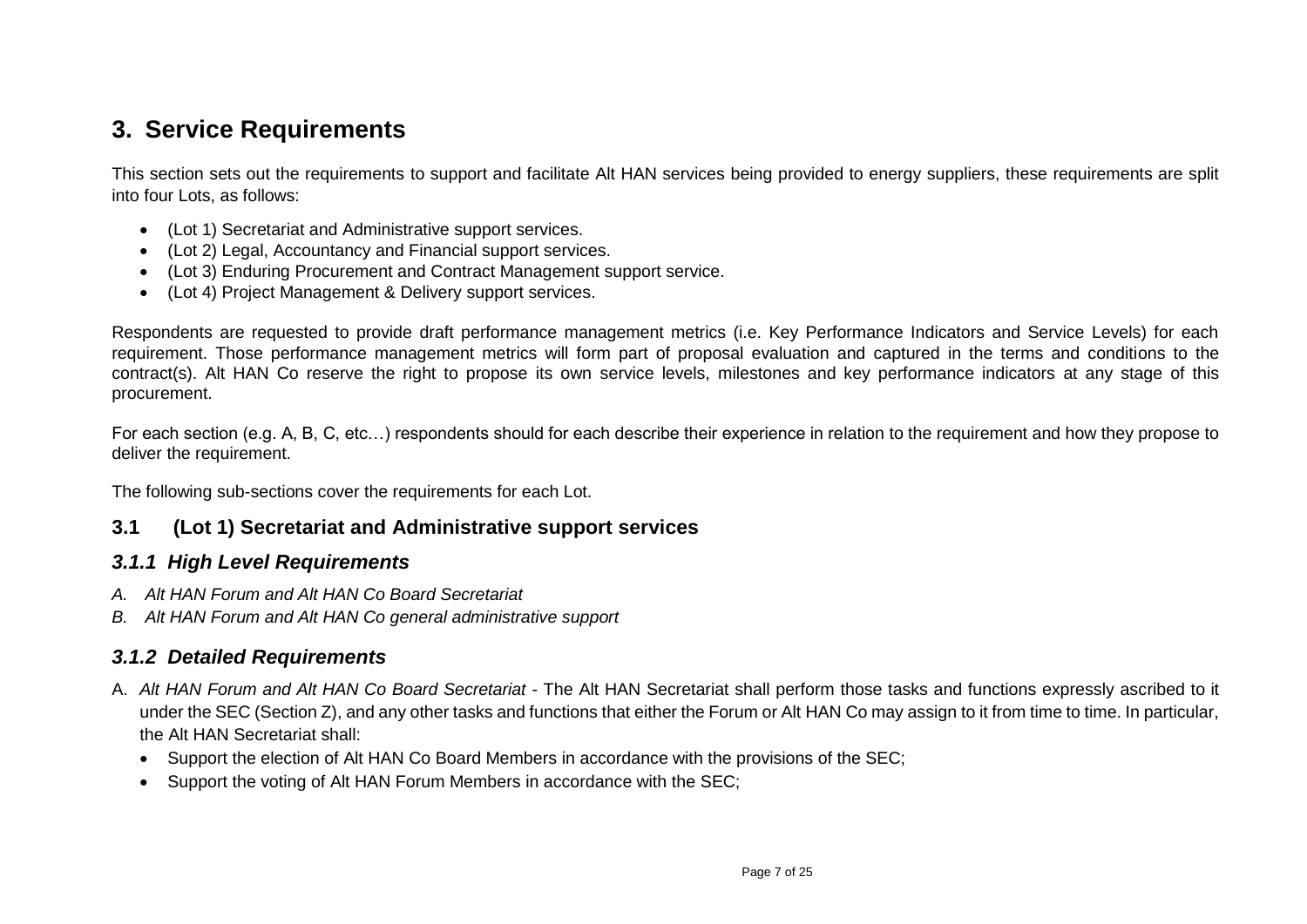- Provide such other support to the proceedings of the Alt HAN Forum, any Alt HAN Forum Sub-Group and the Alt HAN Co Board as each of them may respectively require; and
- Provide or procure such facilities and services in connection with the operation of the Alt HAN Forum, any Alt HAN Forum Sub-Group and the Alt HAN Co Board as each of them may respectively require.

| Ref | <b>Requirement</b>                                                     | <b>Description</b>                                                                                                                                                                                                                                                                                                                                                                                                                                                                                  | Proposed Performance Metric(s) (please enter) |
|-----|------------------------------------------------------------------------|-----------------------------------------------------------------------------------------------------------------------------------------------------------------------------------------------------------------------------------------------------------------------------------------------------------------------------------------------------------------------------------------------------------------------------------------------------------------------------------------------------|-----------------------------------------------|
| A.1 | Appointment of Alt<br><b>HAN Forum members</b>                         | Receive and manage the appointment of Alt HAN<br>Forum members pursuant to SEC Z1.6 to Z1.8                                                                                                                                                                                                                                                                                                                                                                                                         |                                               |
| A.2 | Appointment of<br>alternate Alt HAN<br>Forum members                   | Receive and manage the appointment of Alt HAN<br>Forum members pursuant to SEC Z1.17 to Z1.21                                                                                                                                                                                                                                                                                                                                                                                                       |                                               |
| A.3 | Appointment of Alt<br><b>HAN Forum Chair and</b><br>alternate Chair    | Receive and manage the appointment of Alt HAN<br>Forum members pursuant to SEC Z1.9 to Z1.12                                                                                                                                                                                                                                                                                                                                                                                                        |                                               |
| A.4 | Removal or<br>replacement of<br>alternate and Alt HAN<br>Forum members | Manage the removal or replacement of Alt HAN<br>Forum members pursuant to SEC Z1.19                                                                                                                                                                                                                                                                                                                                                                                                                 |                                               |
| A.5 | Alt HAN Forum<br><b>Monthly Meeting</b><br>management                  | Convene and provide notice to Alt HAN Forum<br>members and alternates of Alt HAN Forum members<br>pursuant to SEC Z1.32 to Z1.40 that shall include<br>formulation of agendas, meeting minutes (within 10<br>working days of the meeting), making arrangements<br>for those wishing to join the meeting remotely,<br>maintaining a record of all resolutions voted on<br>(including decisions made) by the Alt HAN Forum,<br>compilation of supporting papers and general support<br>to the meeting |                                               |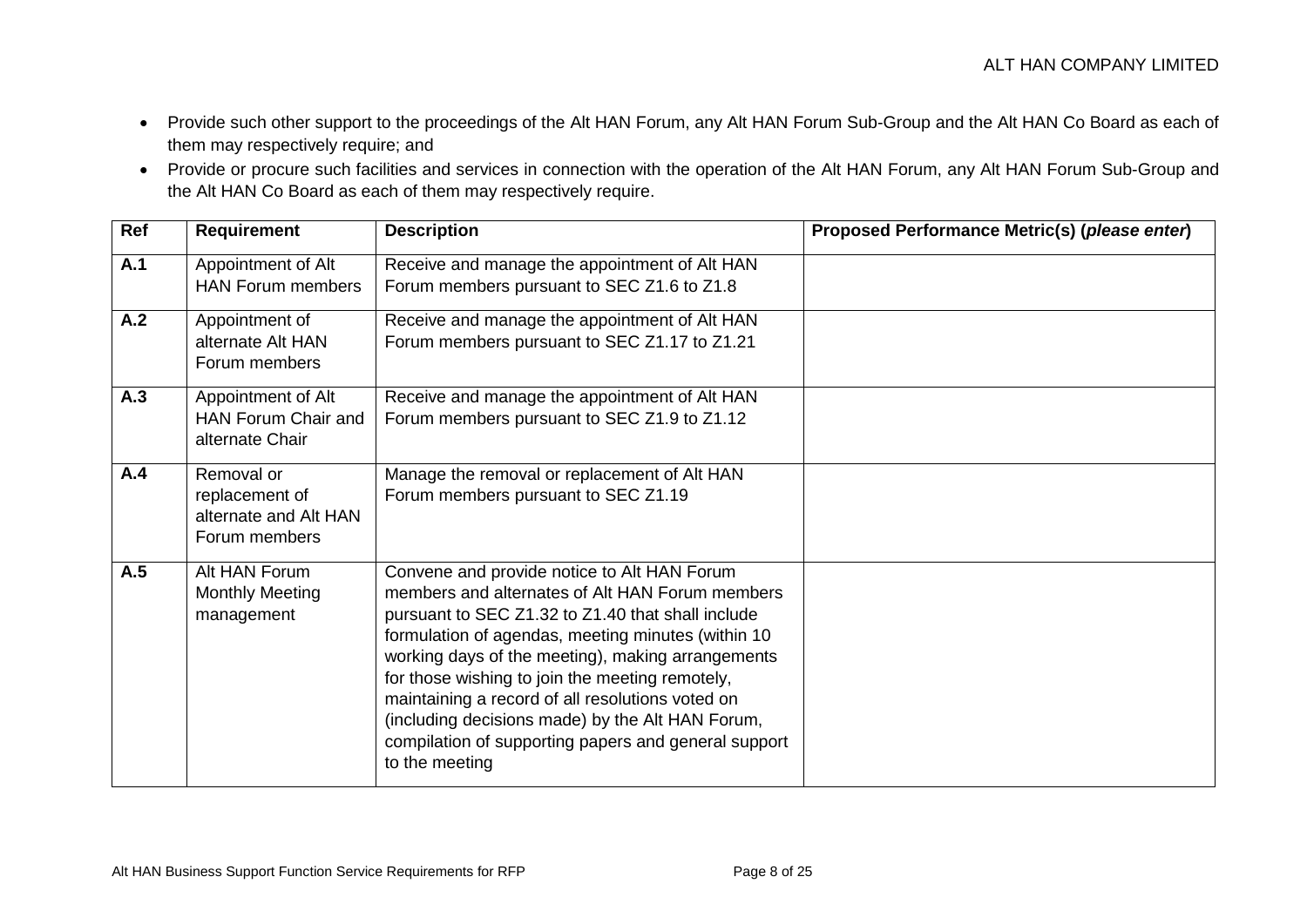| Ref  | <b>Requirement</b>                                        | <b>Description</b>                                                                                                                                                  | Proposed Performance Metric(s) (please enter) |
|------|-----------------------------------------------------------|---------------------------------------------------------------------------------------------------------------------------------------------------------------------|-----------------------------------------------|
| A.6  | Appointment of Alt<br>HAN Forum sub-group<br>members      | Receive and manage the appointment of Alt HAN<br>Forum sub-group members pursuant to SEC Z1.50                                                                      |                                               |
| A.7  | Alt HAN Forum sub-<br>group decision appeal<br>management | Receive and manage appeals to the Forum on<br>decisions made by a sub-group pursuant to SEC<br>Z1.57 to Z1.59                                                       |                                               |
| A.8  | Alt HAN Forum<br>decision appeal<br>management            | Receive and manage appeals to the Authority on<br>decisions made by the Alt HAN Forum pursuant to<br>SEC Z1.60 to Z1.66                                             |                                               |
| A.9  | Appointment of Alt<br><b>HAN Co Board</b><br>members      | Receive and manage the appointment of Alt HAN<br>Forum members pursuant to SEC Z2.10 to Z2.15 &<br>Z2.20 to Z2.21                                                   |                                               |
| A.10 | Appointment of<br>alternate Alt HAN Co<br>Board members   | Receive and manage the appointment of Alt HAN<br>Forum members pursuant to SEC Z2.28 to Z2.31                                                                       |                                               |
| A.11 | Removal or retirement<br>of Alt HAN Co Board<br>members   | Manage the removal or retirement of Alt HAN Forum<br>members pursuant to SEC Z2.16 to Z2.18                                                                         |                                               |
| A.12 | <b>Employer permissions</b>                               | Gain and maintain formal employer permissions to<br>allow energy supplier representative to become and<br>operate as Alt HAN Co. directors and to perform<br>duties |                                               |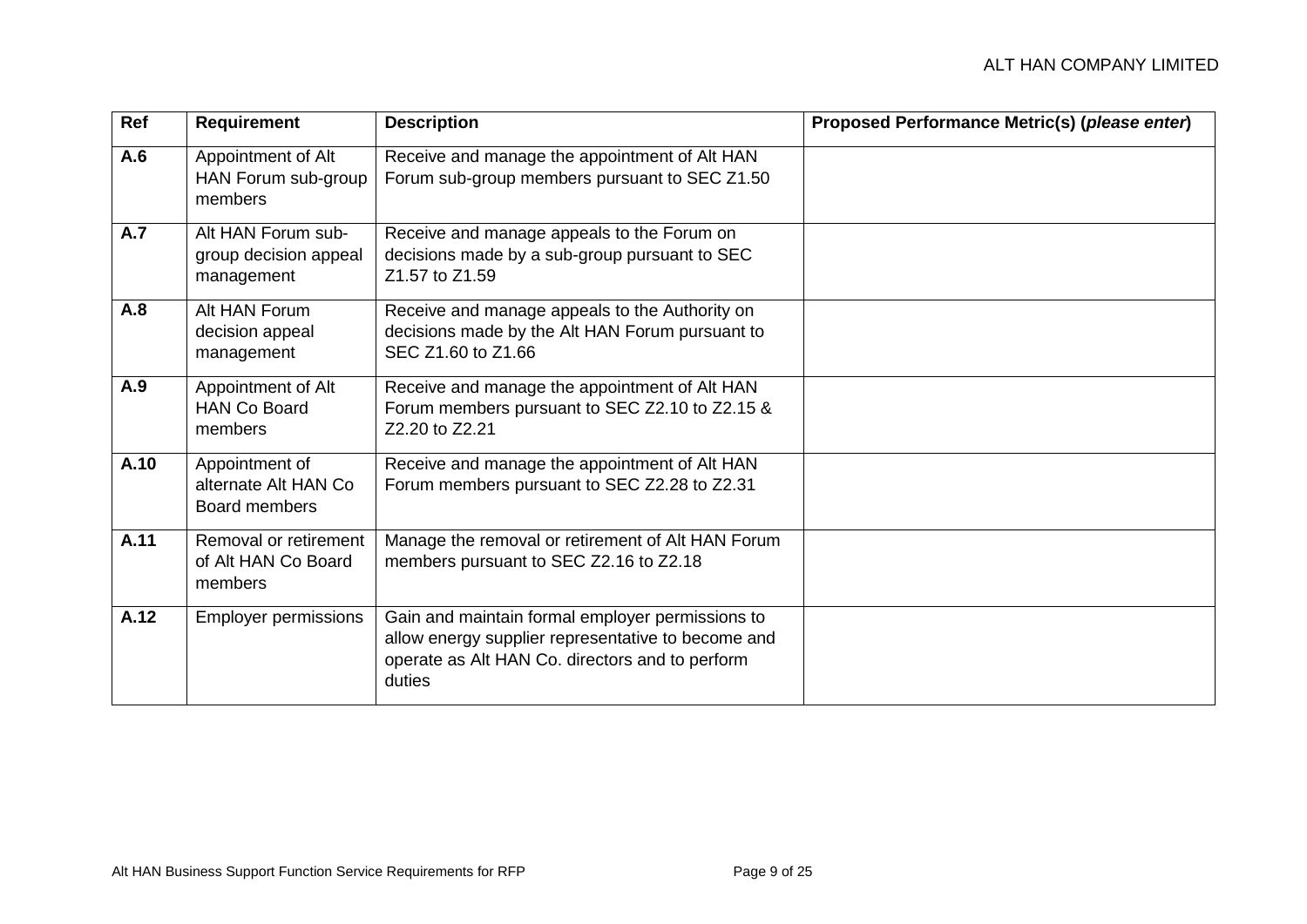| Ref  | <b>Requirement</b>                                                            | <b>Description</b>                                                                                                                                                                                                                                                                                                                                                                                                                                                                                                              | Proposed Performance Metric(s) (please enter) |
|------|-------------------------------------------------------------------------------|---------------------------------------------------------------------------------------------------------------------------------------------------------------------------------------------------------------------------------------------------------------------------------------------------------------------------------------------------------------------------------------------------------------------------------------------------------------------------------------------------------------------------------|-----------------------------------------------|
| A.13 | Alt HAN Co Monthly<br><b>Board Meetings</b><br>management                     | Convene and provide notice to Alt HAN Co Board<br>members and alternates of Alt HAN Co Board<br>members pursuant to SEC Z2.24 to Z2.27 and Z2.37<br>to Z2.45 that shall include formulation of agendas,<br>meeting minutes (within 10 working days of the<br>meeting), making arrangements for those wishing to<br>join the meeting remotely, maintaining a record of all<br>resolutions voted on (including decisions made) by<br>the Alt HAN Co Board, compilation of supporting<br>papers and general support to the meeting |                                               |
| A.14 | Alt HAN Co decision<br>appeal management                                      | Receive and manage appeals to the Board on<br>decisions made by the Alt HAN Forum pursuant to<br>SEC Z2.46 to Z2.48                                                                                                                                                                                                                                                                                                                                                                                                             |                                               |
| A.15 | Liaison with the SEC<br>Panel and the SEC<br>Administrator and<br>Secretariat | Support the Alt HAN Forum with any necessary<br>liaison with the SEC Panel and the SEC Administrator<br>and Secretariat covering any requests for a SEC<br>Modification where Alt HAN arrangements are caught<br>within the scope of the SEC Modification request                                                                                                                                                                                                                                                               |                                               |
| A.16 | Manage Alt HAN<br>Forum's SEC<br>Modification requests                        | Maintain and manage any Alt HAN SEC Modification<br>requests through the SEC Modification process                                                                                                                                                                                                                                                                                                                                                                                                                               |                                               |
| A.17 | <b>Formal Alt HAN</b><br>Forum reporting                                      | Develop periodic reports, newsletters and updates for<br>DBEIS, Ofgem, SEC Panel and other relevant groups<br>as directed by the Alt HAN Forum                                                                                                                                                                                                                                                                                                                                                                                  |                                               |
| A.18 | Competition guidance                                                          | Support to Alt HAN Forum chair (and alternate) and<br>Alt HAN Board to ensure compliance with Competition<br><b>Rules</b>                                                                                                                                                                                                                                                                                                                                                                                                       |                                               |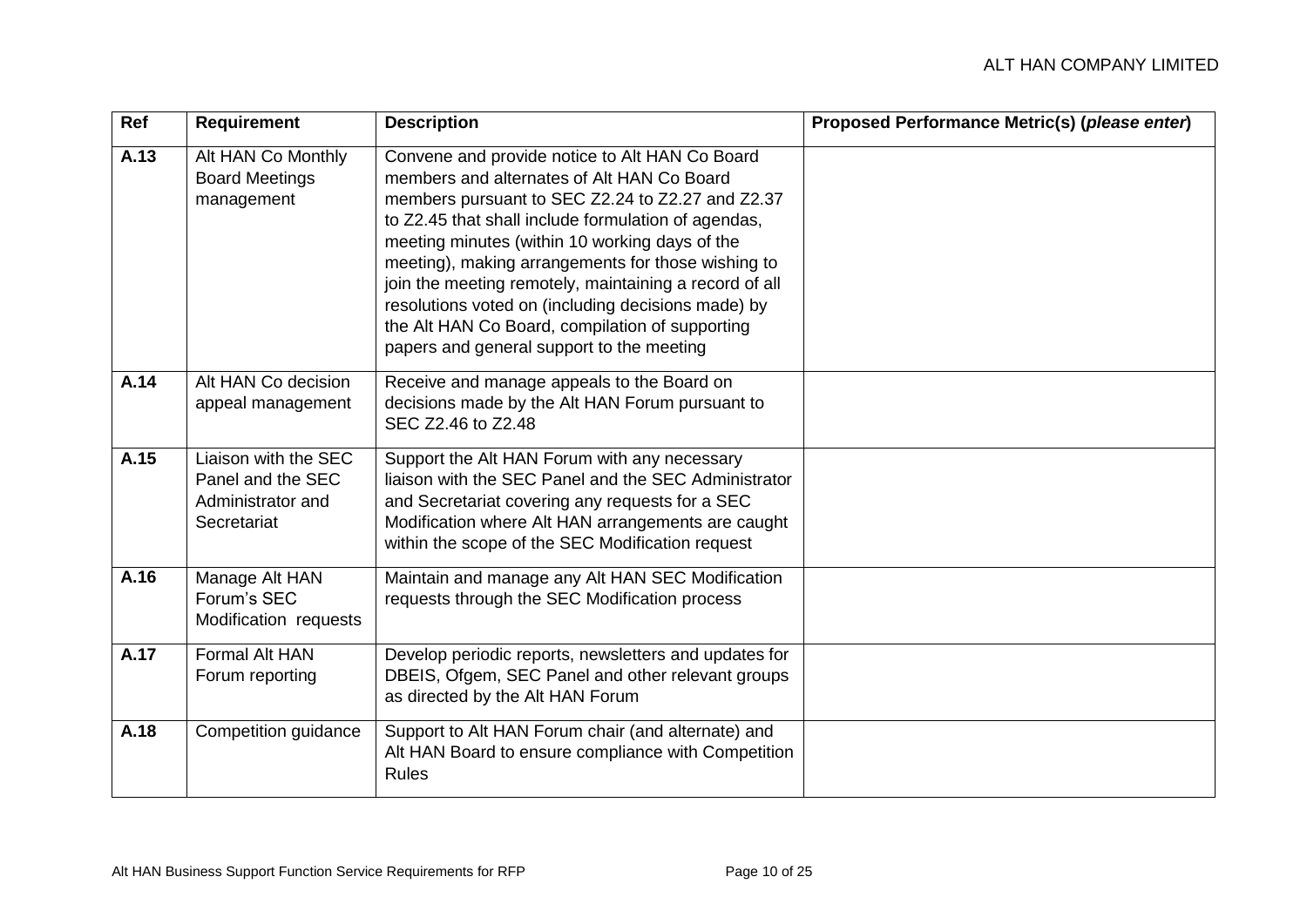| Ref  | <b>Requirement</b>                                                                                | <b>Description</b>                                                                                                                                                                                                                                                                                                                                                                                                                                                                    | Proposed Performance Metric(s) (please enter) |
|------|---------------------------------------------------------------------------------------------------|---------------------------------------------------------------------------------------------------------------------------------------------------------------------------------------------------------------------------------------------------------------------------------------------------------------------------------------------------------------------------------------------------------------------------------------------------------------------------------------|-----------------------------------------------|
| A.19 | <b>Exempt Premises List</b>                                                                       | Manage and administer the exempt premises list on<br>behalf of the energy suppliers represented as<br>members of the Alt HAN Forum. This includes<br>preparation of supporting evidence and material for<br>Alt HAN Forum member dialogue with DBEIS and<br>Ofgem                                                                                                                                                                                                                     |                                               |
| A.20 | Secretariat and<br>Administrative support<br>service performance<br>measurement and<br>management | Implement and manage, on an enduring basis,<br>performance management metrics, reporting and<br>corrective action framework for its performance of the<br>services.                                                                                                                                                                                                                                                                                                                   |                                               |
| A21  | Supplier/Alt HAN Co<br>Contractual<br>agreement                                                   | Support development, drafting and approval of a<br>multi-lateral energy supplier agreement with Alt HAN<br>Co to provide the contractual framework within which<br>Alt HAN Co services (via its service providers) will be<br>provided to energy suppliers. This will essentially be a<br>fit-for-purpose agreement that will perform a similar<br>function to that of the Smart Energy Code for broader<br>smart metering delivery, but will be outside the<br>regulatory framework. |                                               |
|      |                                                                                                   | The agreed approach and framework will be provided<br>by the Alt HAN Forum, with the successful vendor<br>being capable of advising and influencing how the<br>agreement is drafted, agreed by all parties and<br>implemented.<br>This requirement will be an initial deliverable                                                                                                                                                                                                     |                                               |
|      |                                                                                                   |                                                                                                                                                                                                                                                                                                                                                                                                                                                                                       |                                               |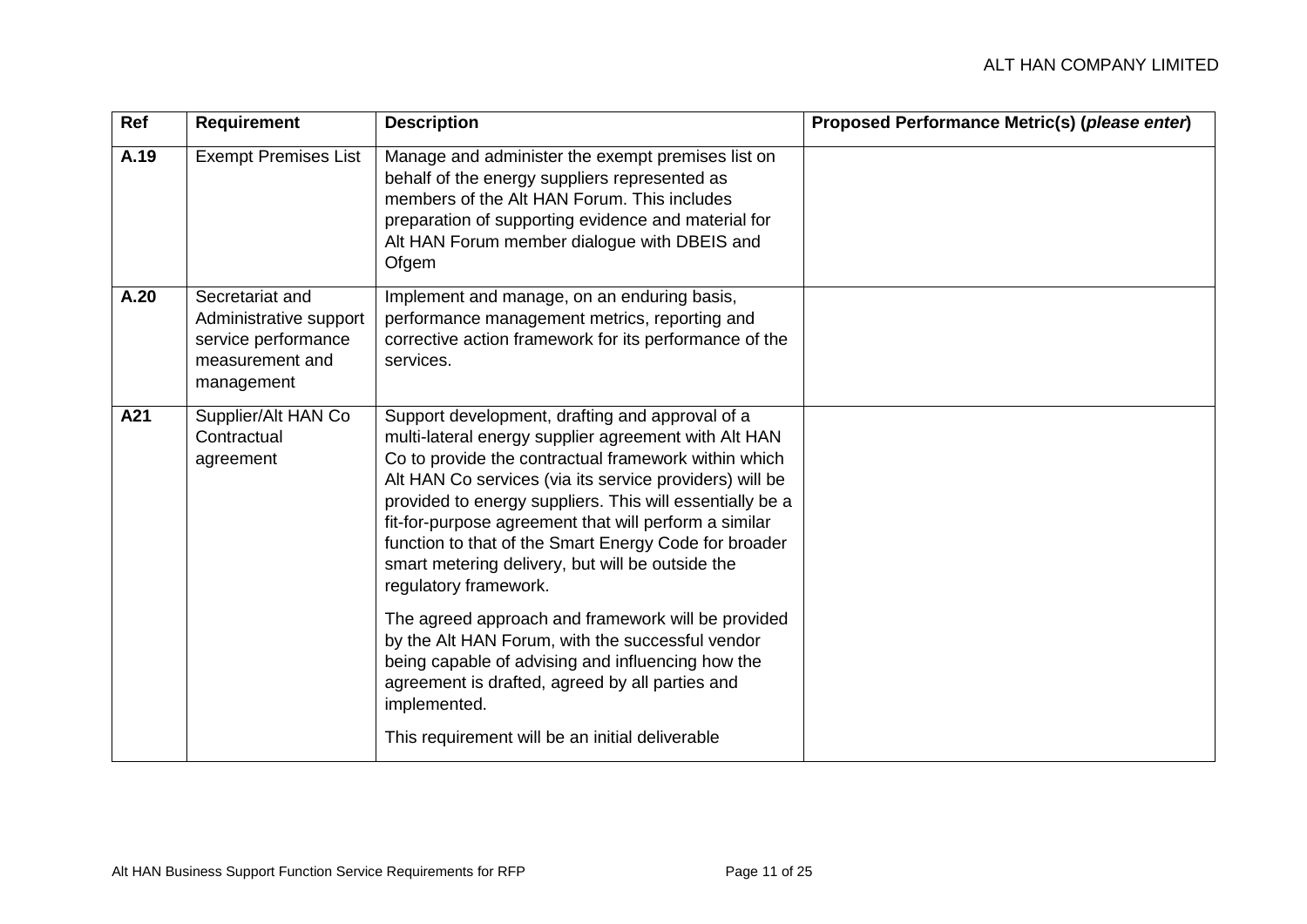| Ref  | <b>Requirement</b>                              | <b>Description</b>                                                                                                                                                                                             | Proposed Performance Metric(s) (please enter) |
|------|-------------------------------------------------|----------------------------------------------------------------------------------------------------------------------------------------------------------------------------------------------------------------|-----------------------------------------------|
| A22  | Supplier/Alt HAN Co<br>Contractual<br>agreement | Administer and manage the agreement on<br>completion. This will include managing the change<br>control process and the addition and removal of<br>energy supplier signatories to the multilateral<br>agreement |                                               |
| A.23 | Ad-Hoc support                                  | Support the Alt HAN Forum and Alt HAN Co Board<br>with general ad-hoc support requests that facilitate the<br>operation and management of formal business                                                      |                                               |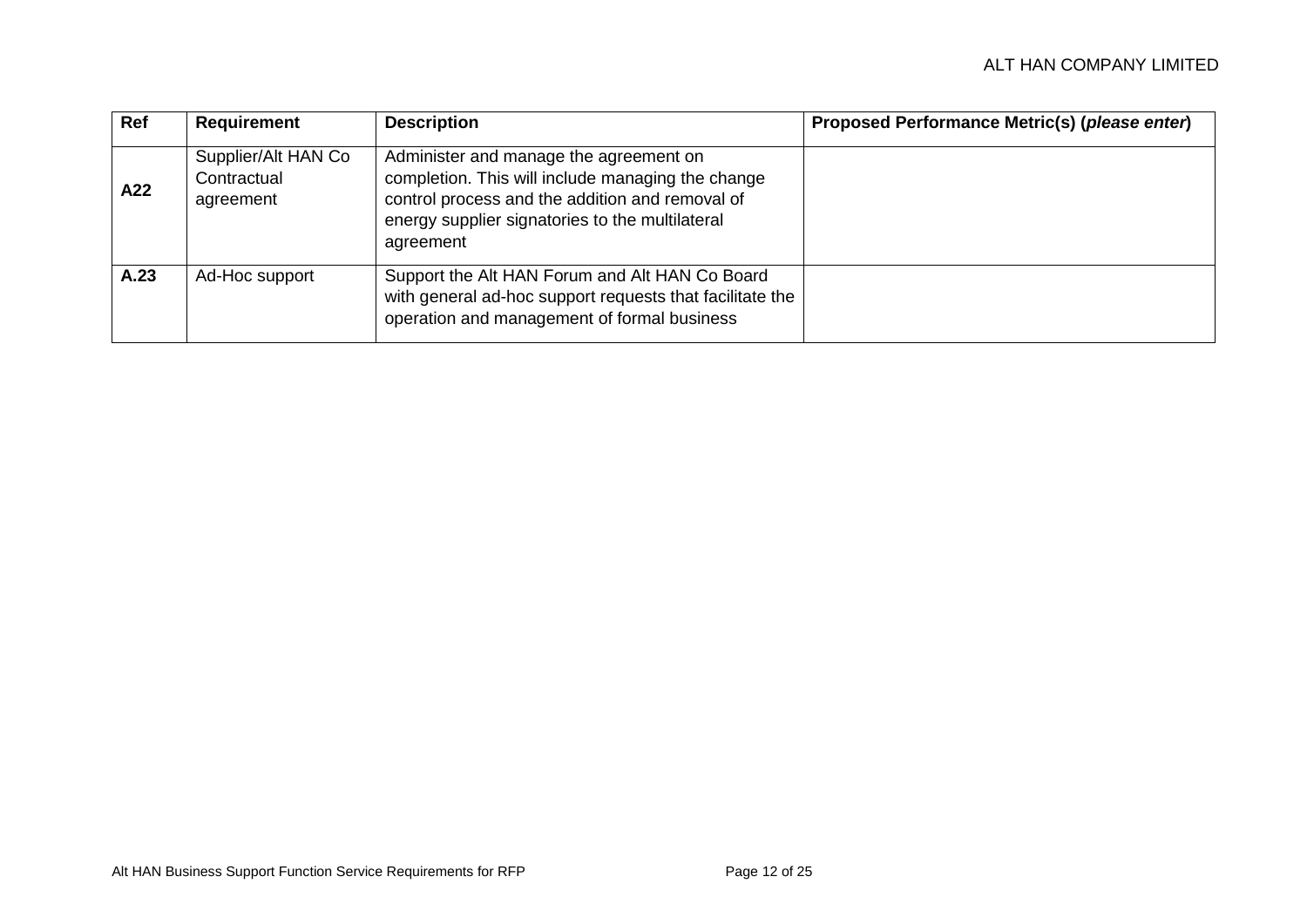B. *Alt HAN Forum and Alt HAN Co general administrative support* – The general administrative requirements are to facilitate efficient corporate governance and oversight of the Alt HAN service delivery and fulfilling the role of Company Secretary:

| Ref        | <b>Requirement</b>                               | <b>Description</b>                                                                                                                                                           | Proposed Performance Metric(s) (please enter) |
|------------|--------------------------------------------------|------------------------------------------------------------------------------------------------------------------------------------------------------------------------------|-----------------------------------------------|
| B.1        | <b>Registered Address</b>                        | Provide Registered Company Address for Alt HAN Co<br>and make arrangement for formal transfer from the<br>temporary address                                                  |                                               |
| B.2        | <b>Company Paperwork</b><br>maintenance          | Maintain company paperwork and ensure compliance<br>with Companies House rules                                                                                               |                                               |
| <b>B.3</b> | Monthly Management<br><b>Information Reports</b> | Maintain Alt HAN Co management information and<br>generate monthly reports for Alt HAN Forum and Alt<br>HAN Co Board purposes, reporting against agreed<br>plans and targets |                                               |
| B.4        | Procuring insurance                              | Procuring all necessary business and director<br>insurance for Alt HAN Co. purposes on the most<br>efficient and economic basis                                              |                                               |
| B.5        | <b>Issue and Dispute</b><br><b>Resolution</b>    | Develop, maintain and facilitate the process for issue<br>and dispute resolution processes within the scope of<br>the Alt HAN Forum and Alt HAN Co                           |                                               |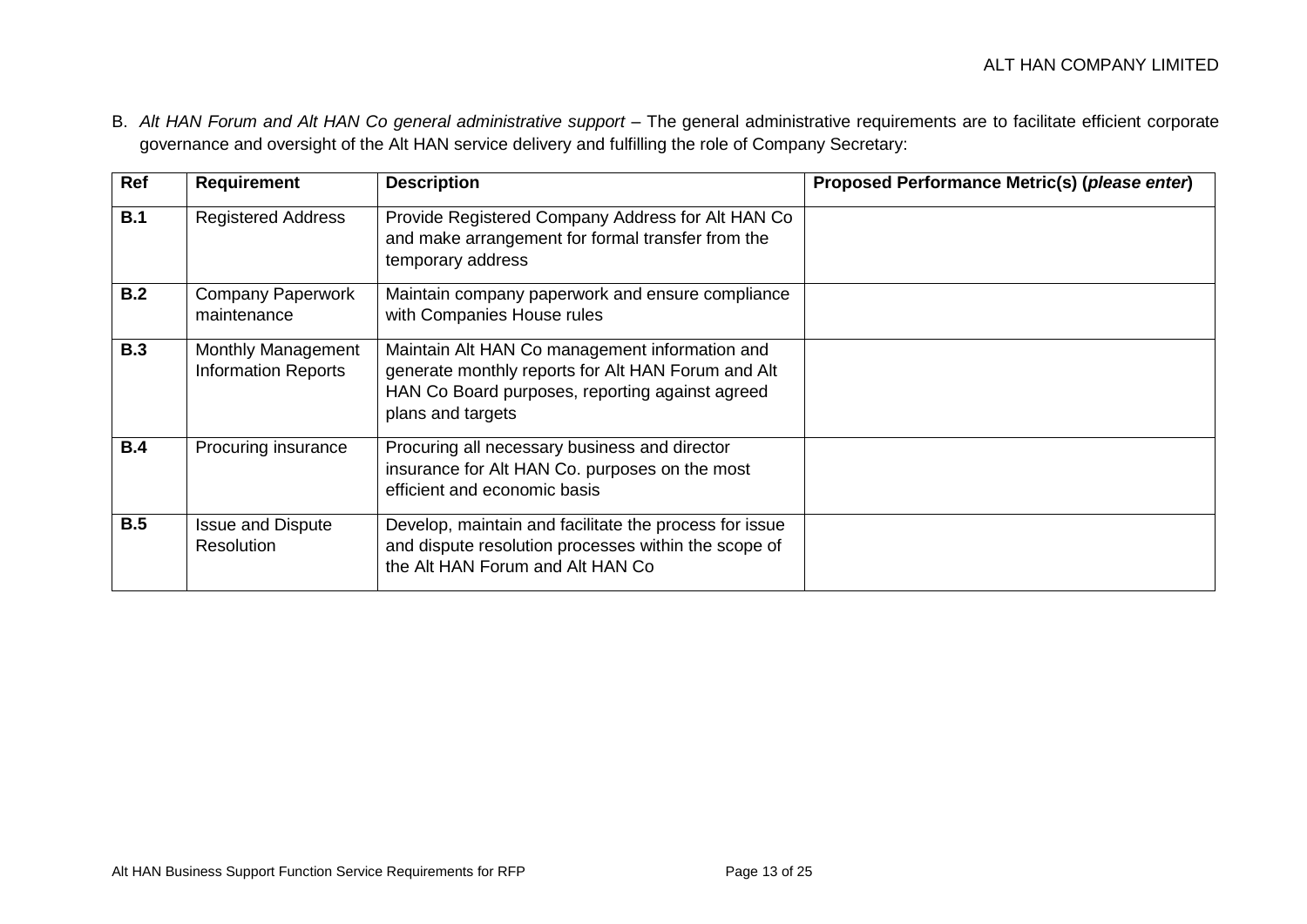| Ref         | <b>Requirement</b>                   | <b>Description</b>                                                                                                                                                                                          | Proposed Performance Metric(s) (please enter) |
|-------------|--------------------------------------|-------------------------------------------------------------------------------------------------------------------------------------------------------------------------------------------------------------|-----------------------------------------------|
| B.6         | Providing or procuring<br>facilities | Provide or procure meeting rooms, ad-hoc office<br>accommodation and other facilities to allow the Alt<br>HAN Forum (or any Sub-group), Alt HAN Co Board<br>and any supporting project to perform its work. |                                               |
|             |                                      | The Alt HAN Forum currently meets monthly (10 -15<br>people) and the Alt HAN Co Board at least once every<br>two months (6 -10 people) for half a day.                                                      |                                               |
|             |                                      | The project team and sub-groups require meeting<br>rooms for between two and three all day meetings per<br>week $(6 - 10$ people).                                                                          |                                               |
| <b>B.7</b>  | Stakeholder<br>engagement            | Develop, maintain and operate an Alt HAN<br>stakeholder engagement plan                                                                                                                                     |                                               |
| <b>B.8</b>  | Web-site                             | Set-up and maintain Alt HAN Forum web-site<br>(including transfer of existing TAHF material from<br>DBEIS's Huddle web-space)                                                                               |                                               |
| <b>B.9</b>  | Document<br>management system        | Set-up and maintain Alt HAN Forum and Alt HAN Co<br>document management system                                                                                                                              |                                               |
| <b>B.10</b> | Electronic<br>communication          | Develop and manage email services on behalf of Alt<br>HAN Forum, Alt HAN Co and any project support                                                                                                         |                                               |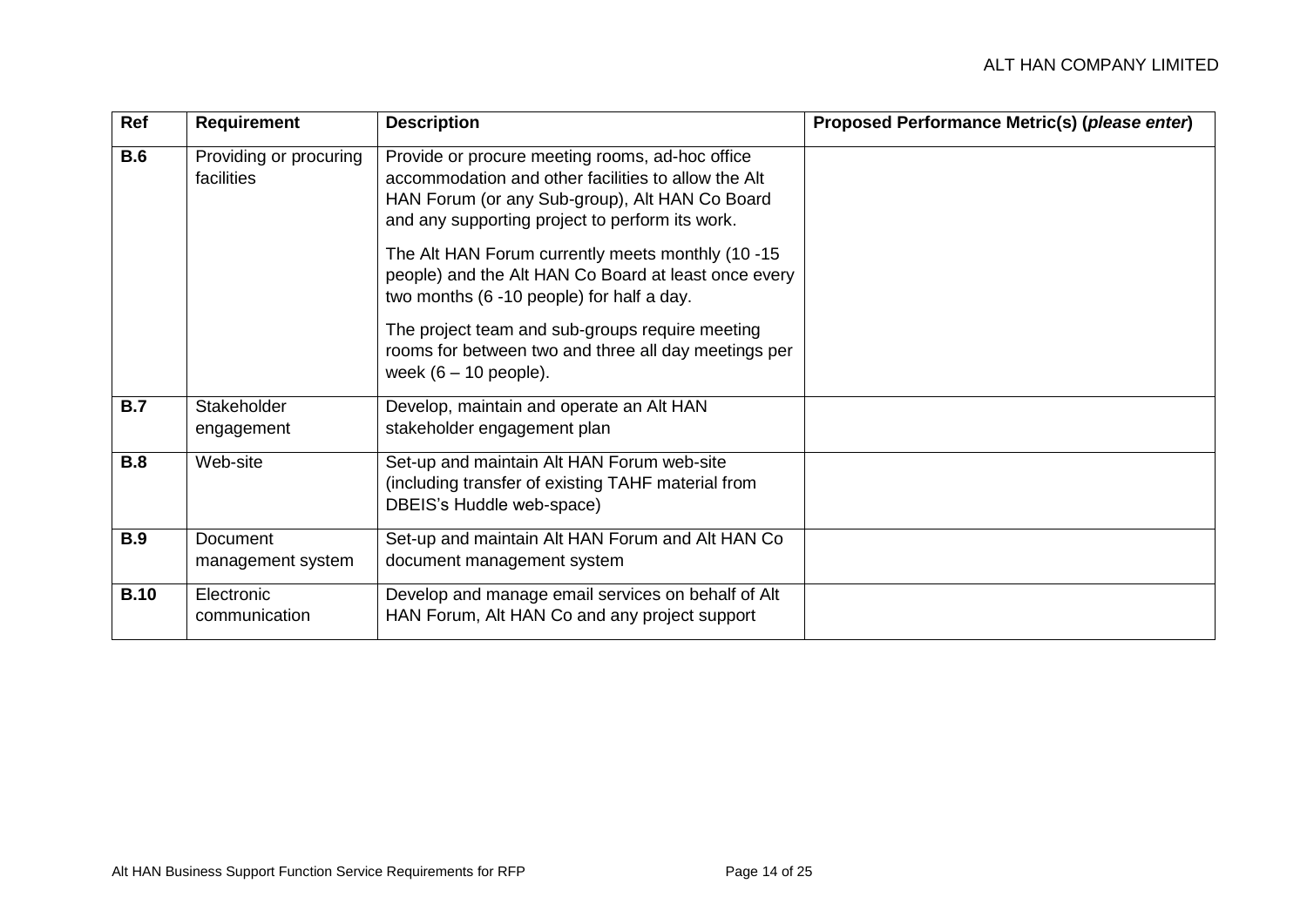| Ref         | <b>Requirement</b>                              | <b>Description</b>                                                                                                                                                            | Proposed Performance Metric(s) (please enter) |
|-------------|-------------------------------------------------|-------------------------------------------------------------------------------------------------------------------------------------------------------------------------------|-----------------------------------------------|
| <b>B.11</b> | <b>Information Systems</b><br>Support (General) | In addition to B.9 and B10 (above) general<br>Information System support to the Alt HAN Forum (or<br>any Sub-group), Alt HAN Co Board and any<br>supporting project covering: |                                               |
|             |                                                 | • Office tools                                                                                                                                                                |                                               |
|             |                                                 | • IT Security                                                                                                                                                                 |                                               |
|             |                                                 | • Video/tele conferencing                                                                                                                                                     |                                               |
|             |                                                 | • Accounting systems                                                                                                                                                          |                                               |
|             |                                                 | • Enterprise Architecture Repository                                                                                                                                          |                                               |
| <b>B.12</b> | <b>Enquiry service</b>                          | Develop and manage general enquiry services on<br>behalf of the Alt HAN Forum and Alt HAN Co                                                                                  |                                               |
| <b>B.13</b> | Training and<br>knowledge transfer              | Organise and manage general Alt HAN training,<br>knowledge transfer and other educational<br>requirements for energy suppliers operational staff                              |                                               |
| <b>B.14</b> | Security                                        | Develop and support arrangement to secure and<br>protect Alt HAN Forum (or any Sub-group), Alt HAN<br>Co Board and any supporting project particularly<br>covering:           |                                               |
|             |                                                 | • Reception                                                                                                                                                                   |                                               |
|             |                                                 | • Data privacy, confidential and personal information                                                                                                                         |                                               |
|             |                                                 | • Physical access                                                                                                                                                             |                                               |
|             |                                                 | • Document control                                                                                                                                                            |                                               |
|             |                                                 | • IT equipment – particularly, when away from the<br>office                                                                                                                   |                                               |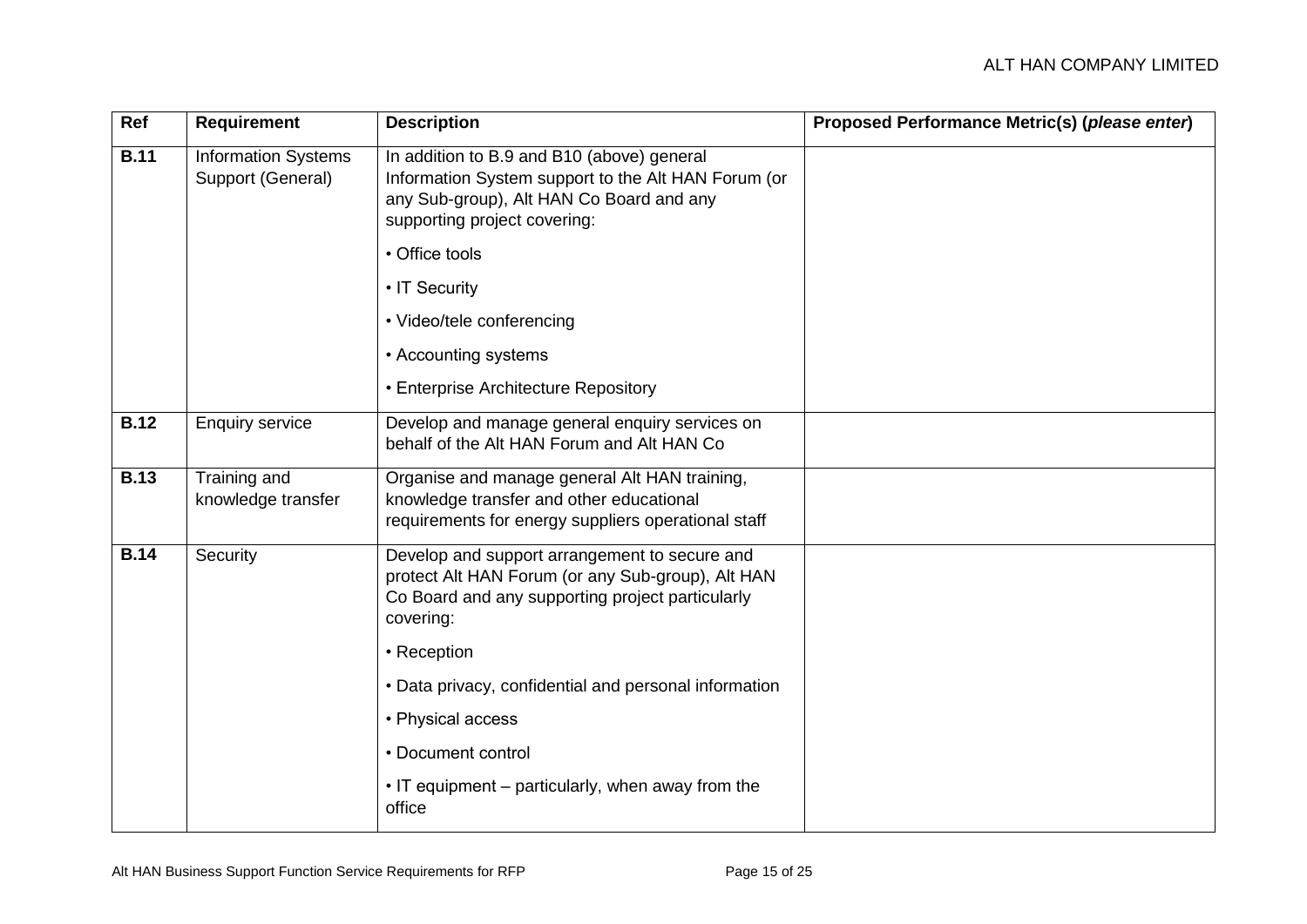| Ref         | Requirement                      | <b>Description</b>                                                                                                                                                                 | Proposed Performance Metric(s) (please enter) |
|-------------|----------------------------------|------------------------------------------------------------------------------------------------------------------------------------------------------------------------------------|-----------------------------------------------|
| <b>B.15</b> | Ad-Hoc administrative<br>support | Support the Alt HAN Forum, Alt HAN Co Board and<br>supporting projects with general ad-hoc administrative<br>support requests including any branding or stationery<br>requirements |                                               |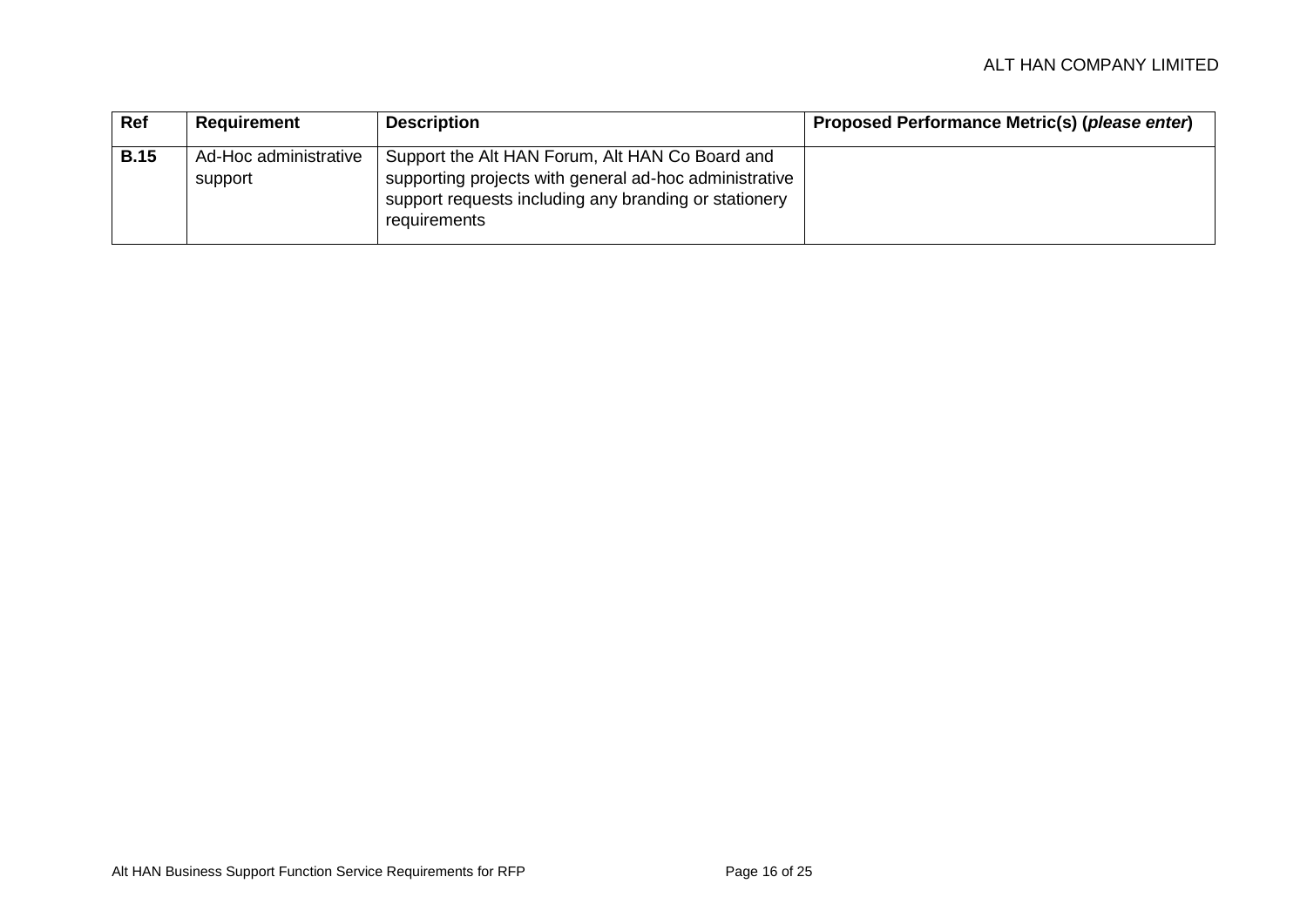### **3.2 (Lot 2) Legal, Accountancy and Financial support services**

#### *3.2.1 High Level Requirements*

- *C. Legal Support to the Alt HAN Forum and Alt HAN Co.*
- *D. Accountancy and Financial support to Alt HAN Co.*

#### *3.2.2 Detailed Requirements*

C. *Legal Support to the Alt HAN Forum and Alt HAN Co. -* Competition, regulatory and commercial (procurement/contract) legal support.

<span id="page-16-2"></span><span id="page-16-1"></span><span id="page-16-0"></span>

| Ref | <b>Requirement</b>                                                                                                                                 | <b>Description</b>                                                                                                                                                                                                                                                                                        | Proposed Performance Metric(s) (please enter) |
|-----|----------------------------------------------------------------------------------------------------------------------------------------------------|-----------------------------------------------------------------------------------------------------------------------------------------------------------------------------------------------------------------------------------------------------------------------------------------------------------|-----------------------------------------------|
| C.1 | <b>Competition Act and</b><br>other<br>competition/market law<br>legal advice                                                                      | Provision of advice, including responses to<br>competition or market related questions, review of<br>policy documents and issues raised by energy<br>suppliers and/or the Alt HAN vendor community<br>This could include advice for Alt HAN Forum or Alt<br>HAN Co in response to challenges or disputes. |                                               |
| C.2 | Legal advice covering<br>the gas and electricity<br>statutory framework<br>including relevant Acts,<br>regulations, licences<br>and industry codes | Provision of advice including responses to relevant<br>questions, review of policy documents and issues<br>raised by energy suppliers and/or the Alt HAN vendor<br>community                                                                                                                              |                                               |
| C.3 | Commercial<br>(procurement and<br>contractual) legal<br>advice                                                                                     | Provision of advice including review of procurement<br>documents, draft contracts, contractual proposals<br>from prospective vendors, final contracts, subsequent<br>change requests and any disputes                                                                                                     |                                               |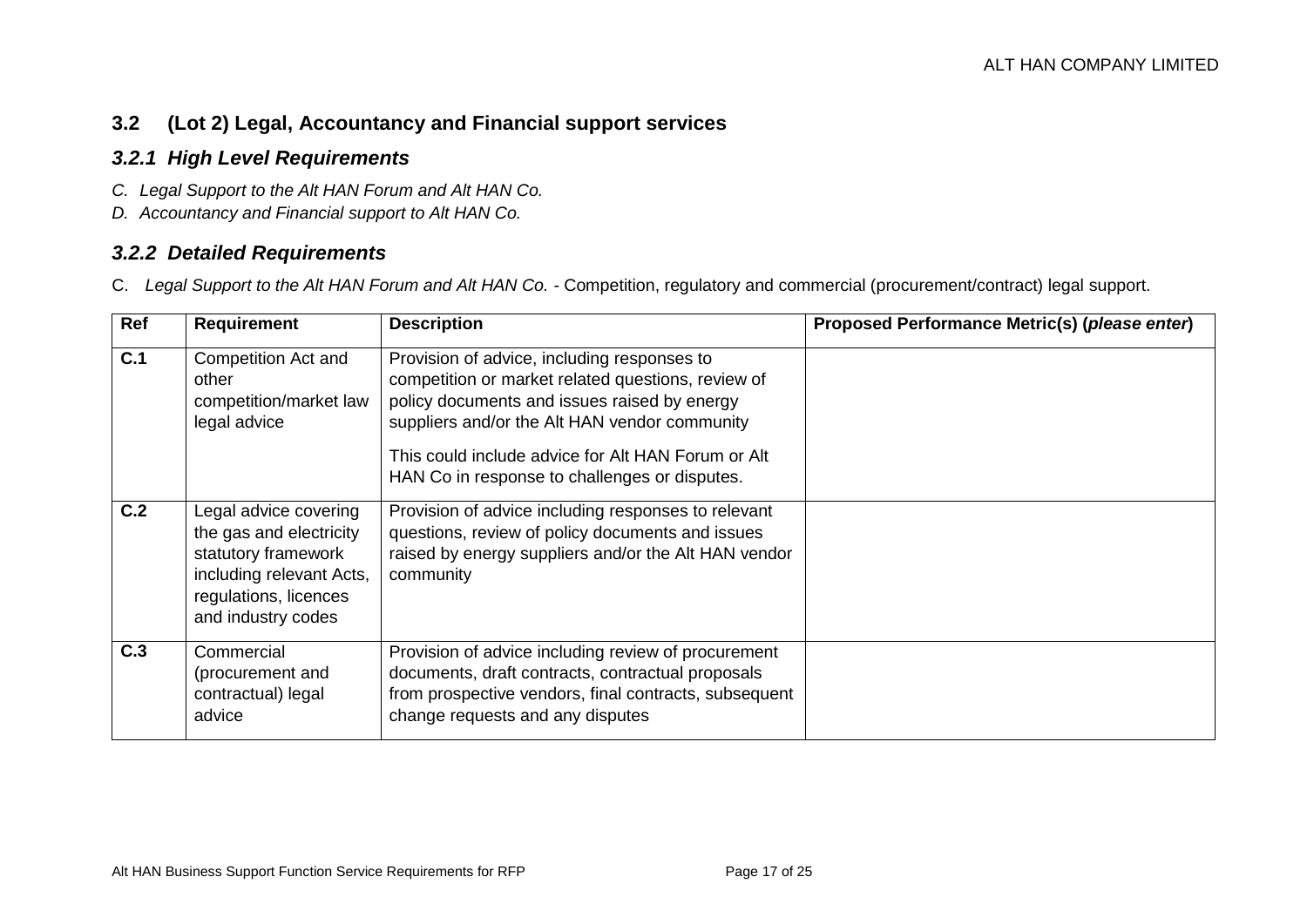| Ref | Requirement                                                                                         | <b>Description</b>                                                                                                                                                  | Proposed Performance Metric(s) (please enter) |
|-----|-----------------------------------------------------------------------------------------------------|---------------------------------------------------------------------------------------------------------------------------------------------------------------------|-----------------------------------------------|
| C.4 | Legal, Accountancy<br>and Financial support<br>service performance<br>measurement and<br>management | Implement and manage, on an enduring basis,<br>performance management metrics, reporting and<br>corrective action framework for its performance of the<br>services. |                                               |

D. *Accountancy and Financial support to Alt HAN Co.-* Accountancy and financial processes, procedures and support to Alt HAN Co to enable it to function appropriately as a business fulfilling all necessary statutory, DCC and contractual requirements:

| Ref        | <b>Requirement</b>                                            | <b>Description</b>                                                                                                                                                                                                                          | Proposed Performance Metric(s) (please enter) |
|------------|---------------------------------------------------------------|---------------------------------------------------------------------------------------------------------------------------------------------------------------------------------------------------------------------------------------------|-----------------------------------------------|
| D.1        | Alt HAN Co Budgets                                            | Business and financial planning to develop and agree<br>annual Alt HAN Co. budgets and business plan.<br>Manage budget approvals through financial and<br>commercial due diligence processes via the Alt HAN<br>Forum governance framework. |                                               |
| D.2        | Financial liaison with<br><b>DCC</b>                          | Liaise with DCC on budget allocation, business<br>planning, financial controls and any cost recovery<br>requirements                                                                                                                        |                                               |
| <b>D.3</b> | Formal Financial and<br>budgetary processes<br>and procedures | Complete all necessary formal budgetary, financial<br>and operational and approval processes agreed with<br>the Alt HAN Co Board                                                                                                            |                                               |
| D.4        | VAT processes                                                 | Manage Value Added Tax activities including<br>development and provision of quarterly VAT reports,<br>sign-off and submission to the Inland Revenue (and<br>financial transfer) in compliance with formal deadlines                         |                                               |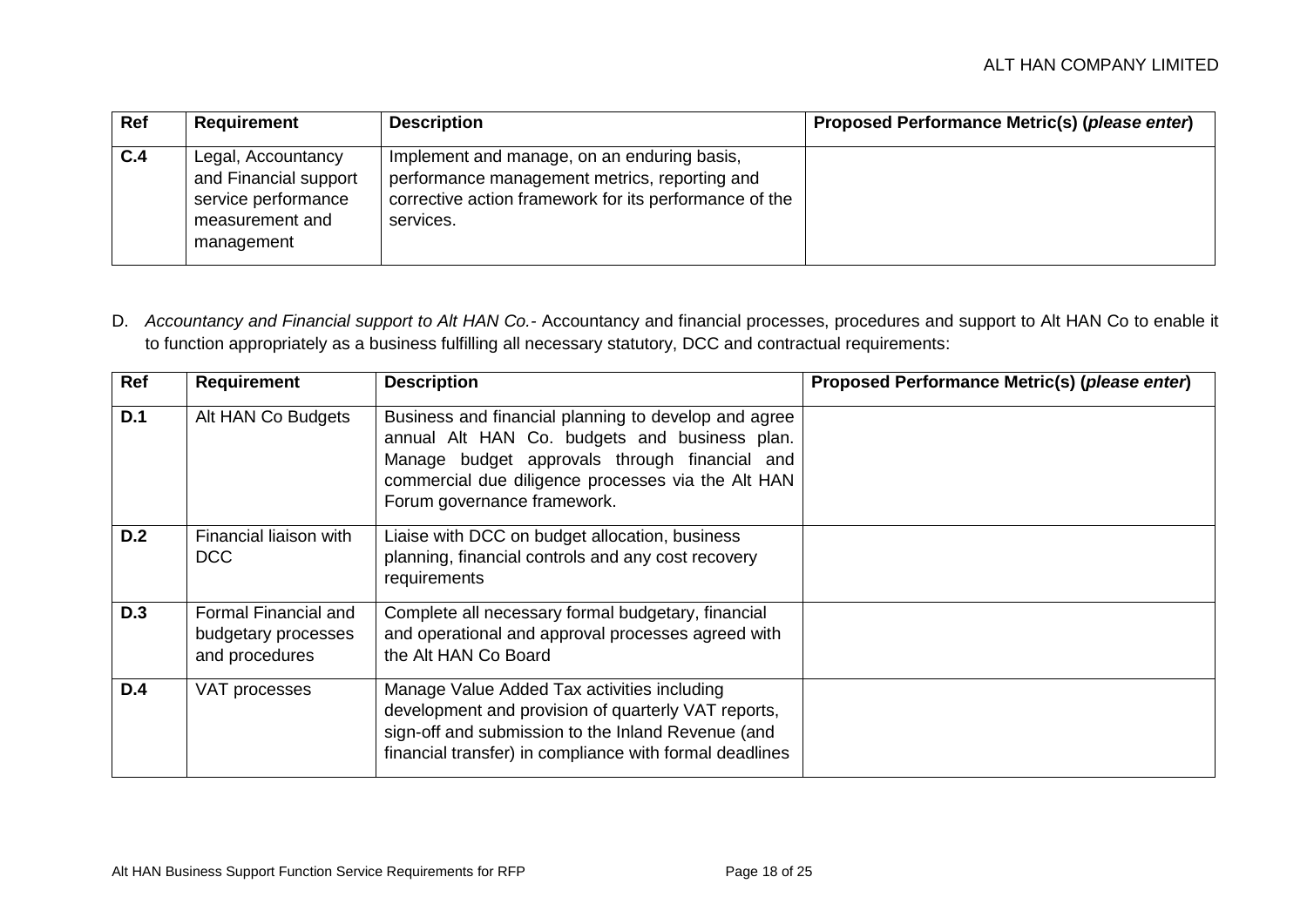| Ref         | <b>Requirement</b>        | <b>Description</b>                                                                                                                                                                                                                                                                                           | Proposed Performance Metric(s) (please enter) |
|-------------|---------------------------|--------------------------------------------------------------------------------------------------------------------------------------------------------------------------------------------------------------------------------------------------------------------------------------------------------------|-----------------------------------------------|
| D.5         | Accountancy<br>procedures | Manage and maintain accountancy procedures<br>complying with statutory requirements (including 'K'<br>Factor actuarial requirements at year-end). This shall<br>also include general accountancy support and ensure<br>corporate governance processes / procedures are in<br>place and managed appropriately |                                               |
| <b>D.6</b>  | <b>Statutory Accounts</b> | Develop Statutory Accounts, gain Alt HAN Co Board<br>approval and formally submit in compliance with<br>formal deadlines                                                                                                                                                                                     |                                               |
| D.7         | <b>Annual Return</b>      | Develop Companies House annual return, gain Alt<br>HAN Co Board approval and formally submit in<br>compliance with formal deadlines                                                                                                                                                                          |                                               |
| <b>D.8</b>  | <b>Annual Report</b>      | Develop and provide Annual Report and Company<br>Tax Return development, gain sign-off and formally<br>submit in compliance with formal deadlines                                                                                                                                                            |                                               |
| <b>D.9</b>  | Invoicing                 | Raise invoices to DCC, approvals and submissions<br>(and financial transfer)                                                                                                                                                                                                                                 |                                               |
| <b>D.10</b> | Payments                  | Manage invoices to Alt HAN Co from service<br>providers, review and gain formal approvals and<br>arrange financial transfer (including include billing<br>queries, invoice reconciliation for service providers,<br>etc)                                                                                     |                                               |
| D.11        | External funder liaison   | Liaise with external funders and undertake any<br>necessary requirements to support where a case for<br>external funding exists to fulfil the Alt HAN Forums<br>'economic and efficient' obligation                                                                                                          |                                               |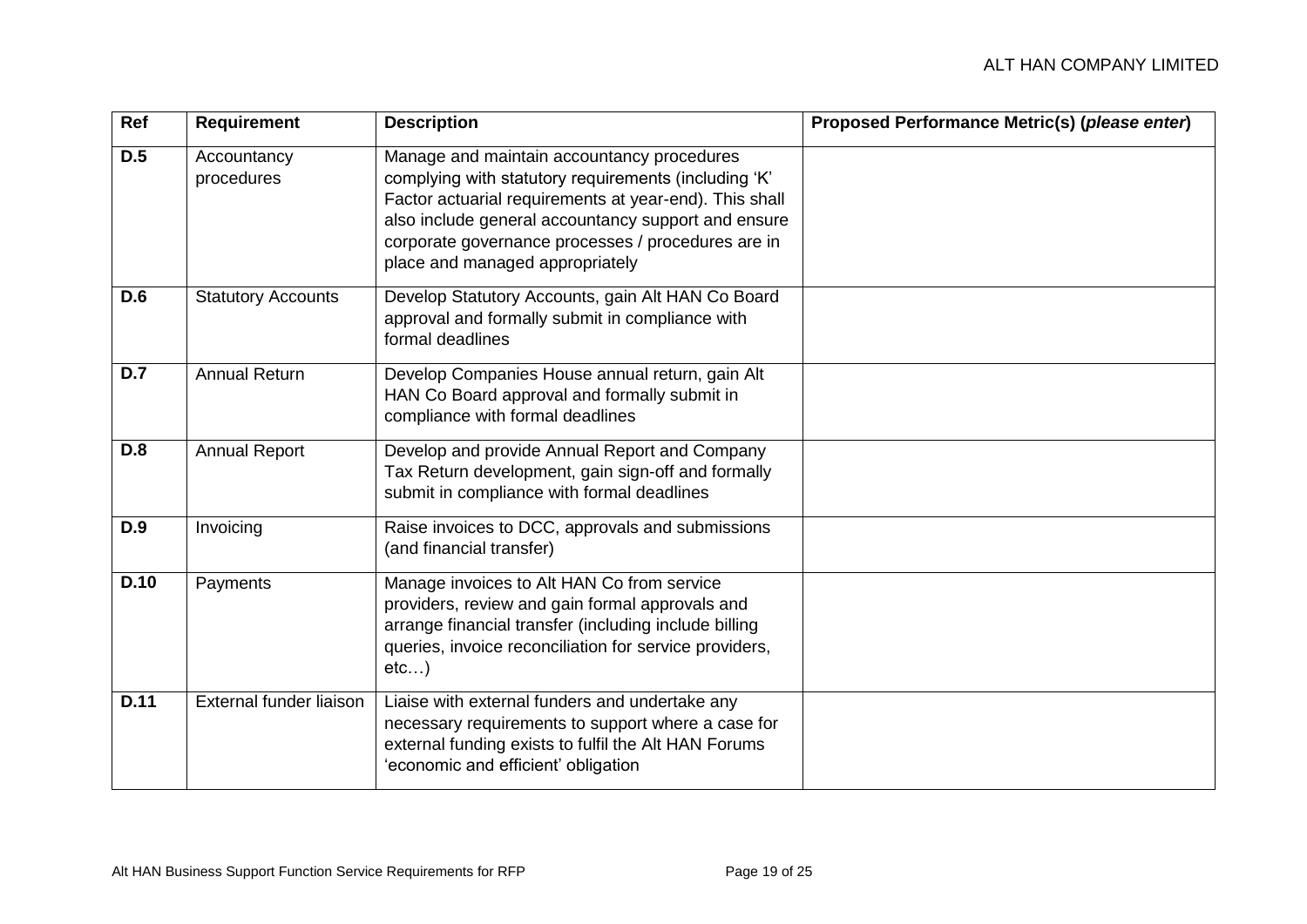| Ref         | <b>Requirement</b>                          | <b>Description</b>                                                                                                            | Proposed Performance Metric(s) (please enter) |
|-------------|---------------------------------------------|-------------------------------------------------------------------------------------------------------------------------------|-----------------------------------------------|
| <b>D.12</b> | <b>Business Planning</b>                    | Lead and organise business planning cycle including<br>forecasting cost, demand, income, over/under budget<br>management      |                                               |
| D.13        | <b>External Financial</b><br>audit liaison  | Organise and manage any external audit<br>requirements                                                                        |                                               |
| D.14        | Ad-Hoc financial and<br>accountancy support | Support the Alt HAN Forum, Alt HAN Co Board and<br>supporting projects with general ad-hoc administrative<br>support requests |                                               |
| D.15        | <b>Financial Control</b><br><b>Systems</b>  | Implement appropriate financial controls, systems and<br>software required to manage Alt HAN Co finances.                     |                                               |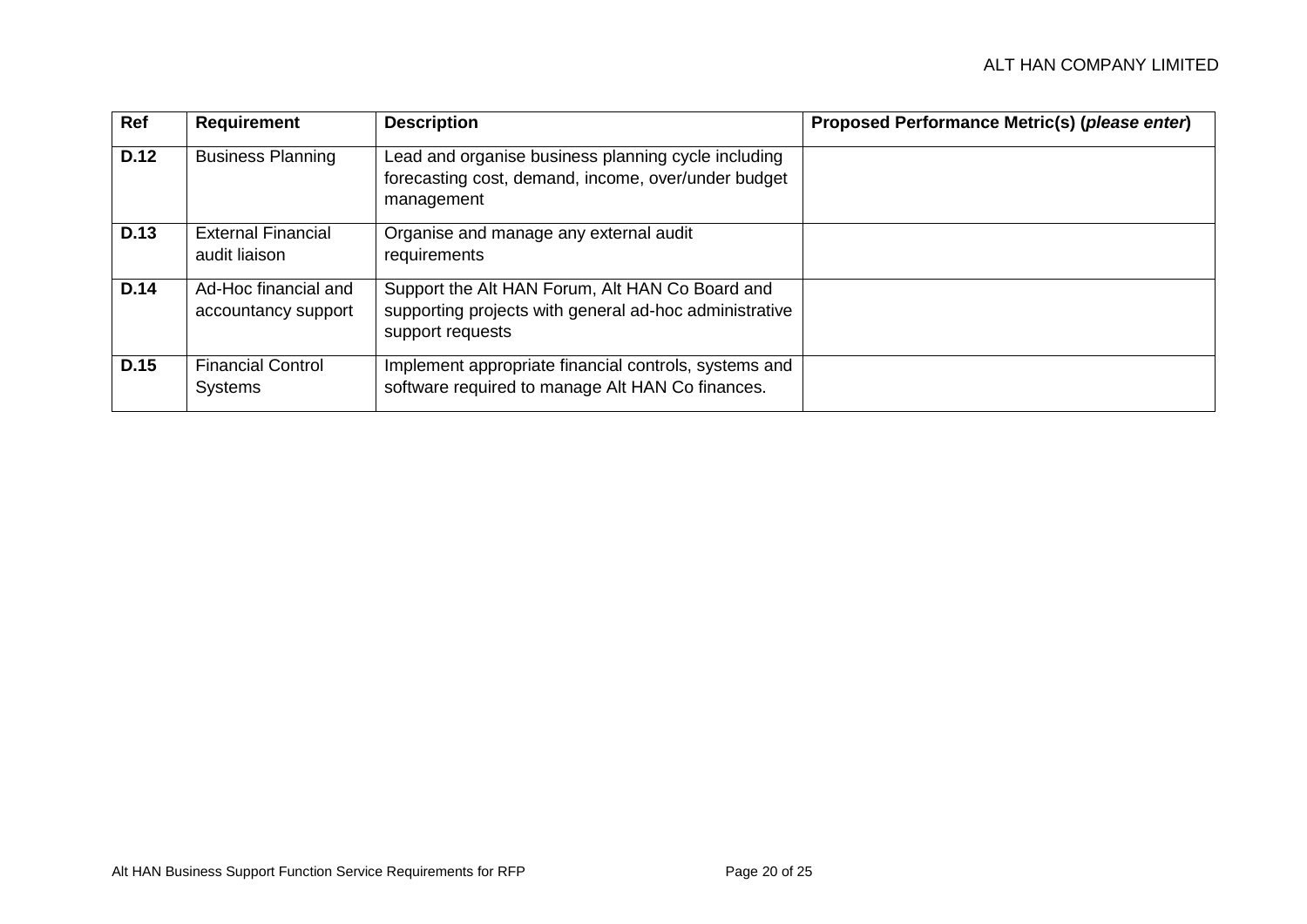#### **3.3 (Lot 3) Enduring Procurement and Contract Management support service**

#### *3.3.1 High Level Requirements*

*E. Enduring Procurement and contract management support services.*

#### *3.3.2 Detailed Requirements*

E. *Enduring Procurement and contract management support services -* Procurement and contract management support service to Alt HAN Co for all necessary Alt HAN services (Operational Services and Technology Provision):

<span id="page-20-2"></span><span id="page-20-1"></span><span id="page-20-0"></span>

| Ref | <b>Requirement</b>                      | <b>Description</b>                                                                                                                                                                                              | Proposed Performance Metric(s) (please enter) |
|-----|-----------------------------------------|-----------------------------------------------------------------------------------------------------------------------------------------------------------------------------------------------------------------|-----------------------------------------------|
| E.1 | <b>Contract Management</b>              | Administer contractual terms on behalf of Alt HAN Co,<br>and establish contract management processes<br>procedures.                                                                                             |                                               |
|     |                                         | Those contracts include agreements between Alt HAN<br>Co and:                                                                                                                                                   |                                               |
|     |                                         | <b>Operational Service providers</b><br>Technology providers<br>Other service providers<br>External financing (if the Alt HAN Forum<br>decides to use in the future)<br>Energy suppliers using Alt HAN Services |                                               |
| E.2 | Implementation and<br>launch            | Monitor any implementation plans and contractual<br>obligations at launch                                                                                                                                       |                                               |
| E.3 | <b>Vendor Performance</b><br>Management | Monitor Key Performance Indicators and Service Level<br>Agreements and provide reports (see E.12) -<br>escalating issues to the Alt HAN Co Board                                                                |                                               |
| E.4 | <b>Vendor Quality</b><br>Assurance      | Develop, operate and manage the vendor Quality<br>Assurance framework                                                                                                                                           |                                               |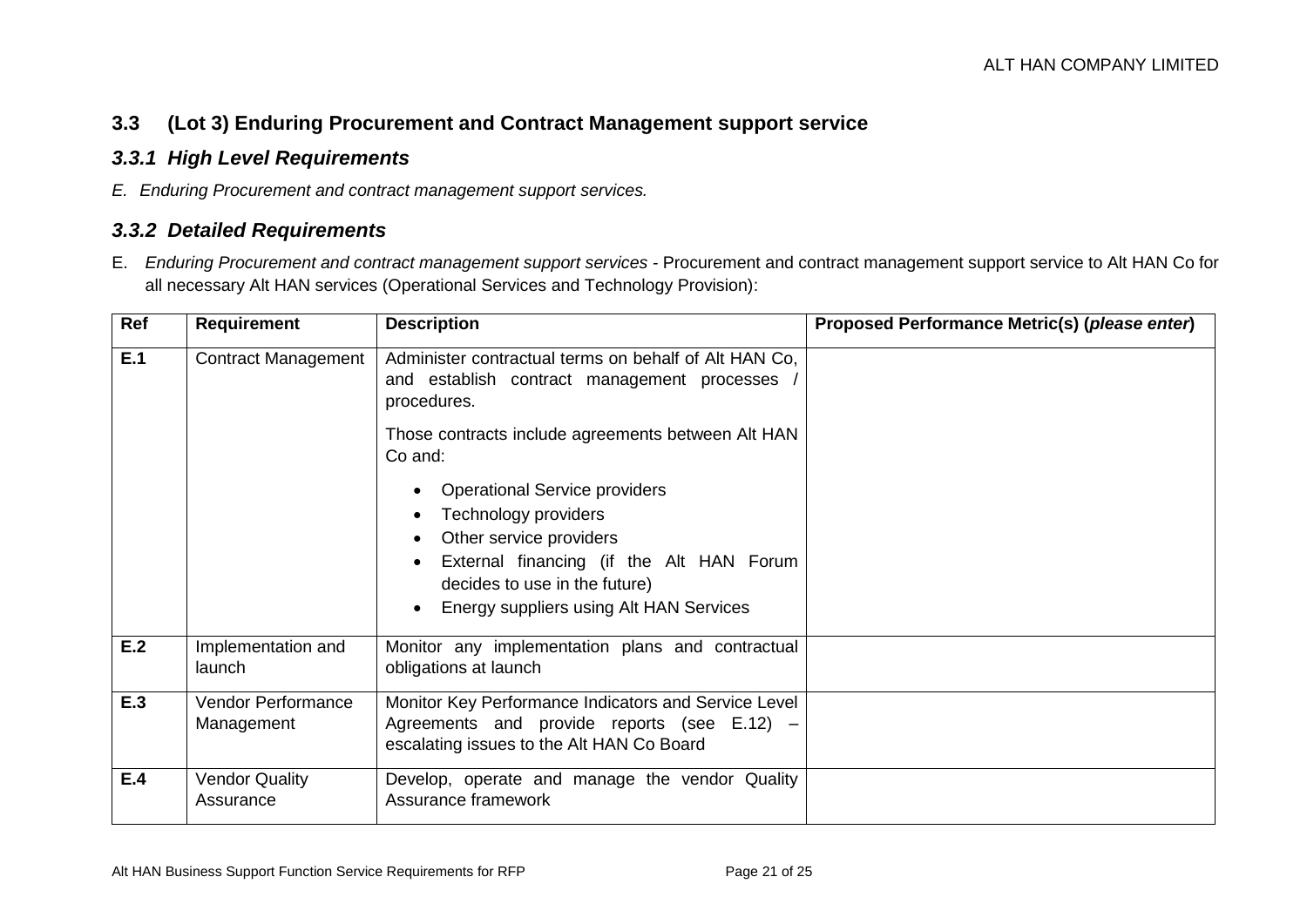| Ref  | <b>Requirement</b>                       | <b>Description</b>                                                                                                                                                          | Proposed Performance Metric(s) (please enter) |
|------|------------------------------------------|-----------------------------------------------------------------------------------------------------------------------------------------------------------------------------|-----------------------------------------------|
| E.5  | Vendor liaison<br>meetings               | Undertake and<br>manage commercial<br>relationship<br>meetings                                                                                                              |                                               |
| E.6  | Contract Issue and<br>Dispute Management | Manage issue route to resolution for any contract issue<br>or dispute - including any contract rectification<br>requirements and managing contractual breach                |                                               |
| E.7  | <b>Contractual Change</b><br>Requests    | Manage any contractual change request through Alt<br>HAN Co governance - including impact assessment<br>and recommendations                                                 |                                               |
| E.8  | Term extensions                          | Manage contractual term extensions and associated<br>risks                                                                                                                  |                                               |
| E.9  | Follow-on<br><b>Procurements</b>         | Manage next phase operational services and<br>technology provision procurements to ensure services<br>and devices continue to be delivered when initial<br>contracts expire |                                               |
| E.10 | Contract budget<br>monitoring            | Monitor and manage the budget and contract business<br>case for each contract - escalating issues to the Alt<br><b>HAN Co Board</b>                                         |                                               |
| E.11 | Vendor payment<br>authorisation          | Manage and recommend/reject vendor payments<br>through governance and necessary finance procedures                                                                          |                                               |
| E.12 | Reporting                                | Develop and publish periodic contract performance<br>reports for Alt HAN Co Board - minimum of monthly<br>with the potential for additional ad-hoc reports                  |                                               |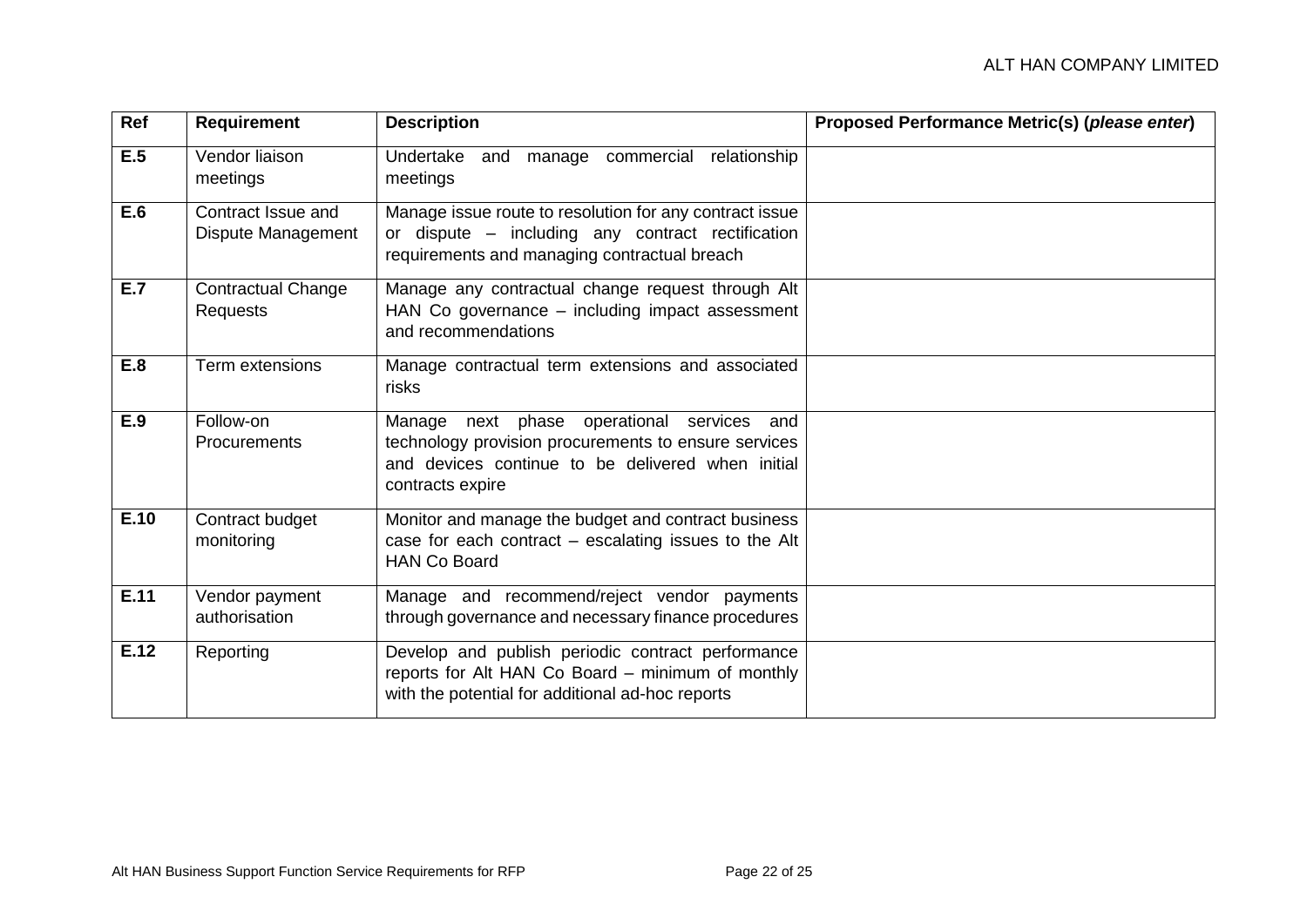<span id="page-22-0"></span>

| Ref  | <b>Requirement</b>                                                                                               | <b>Description</b>                                                                                                                                                  | Proposed Performance Metric(s) (please enter) |
|------|------------------------------------------------------------------------------------------------------------------|---------------------------------------------------------------------------------------------------------------------------------------------------------------------|-----------------------------------------------|
| E.13 | Procurement and<br><b>Contract Management</b><br>support service<br>performance<br>measurement and<br>management | Implement and manage, on an enduring basis,<br>performance management metrics, reporting and<br>corrective action framework for its performance of the<br>services. |                                               |
| E.14 | Ad-Hoc contract<br>support                                                                                       | Support the Alt HAN Forum, Alt HAN Co Board and<br>supporting projects with general ad-hoc administrative<br>support requests                                       |                                               |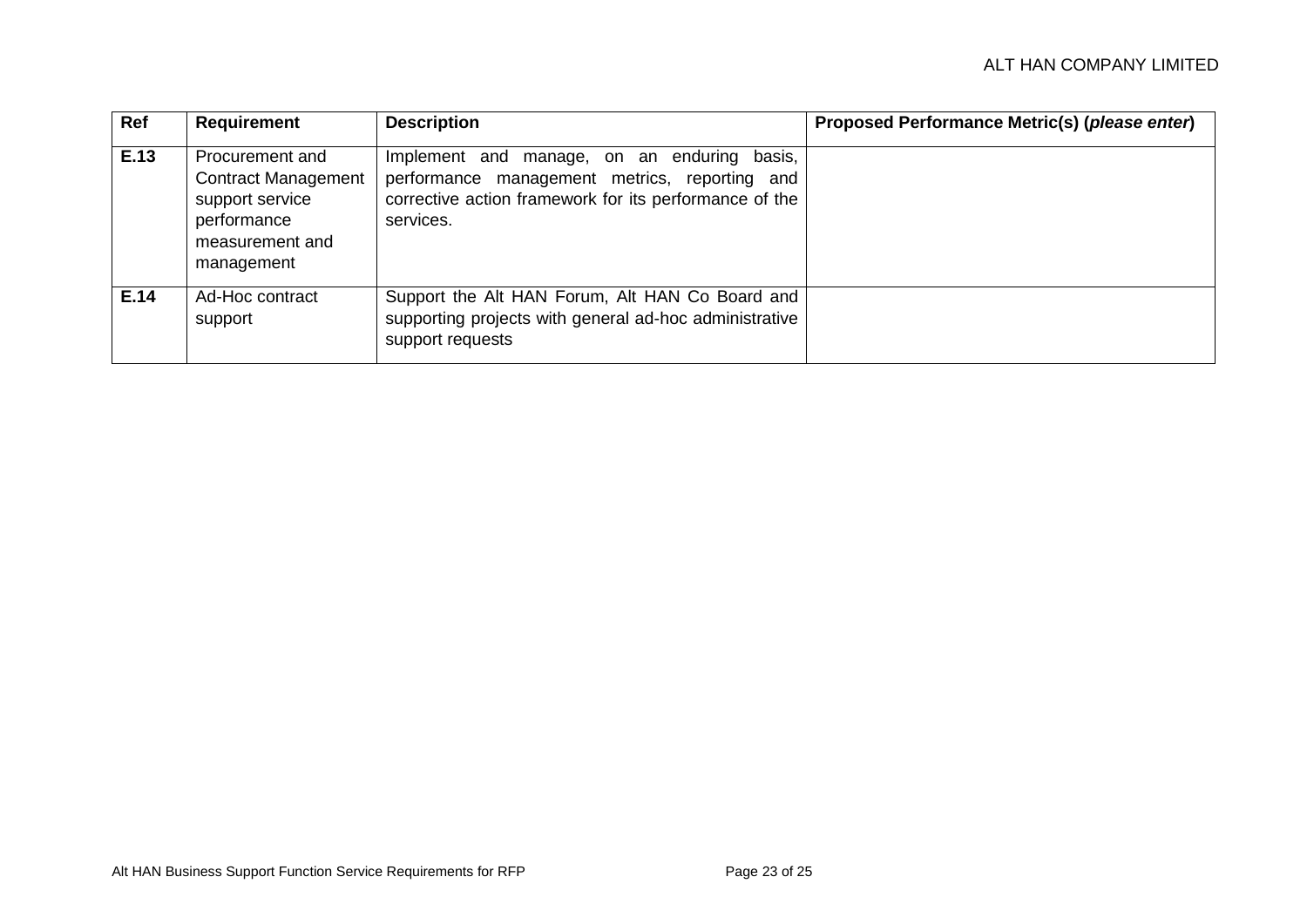#### **(Lot 4) Alt HAN Project Management & Delivery**

#### *3.3.3 High Level Requirements*

- *F. Alt HAN Delivery Project resources.*
- *G. New projects when Alt HAN services are established and in operation*

#### *3.3.4 Detailed Requirements*

F. *Alt HAN Delivery Project resources -* Lead, manage and deliver through specialist resources the Alt HAN Delivery Project from handover of transitional project being run by Energy UK that is operating under the governance of the AHF. The expectation is that the current Alt HAN delivery plan will transfer and be delivered to with any variations to it being agreed up front. The construction of the project team shall be for the respondent to propose. However, there is an expectation that the following capabilities will be required:

<span id="page-23-1"></span><span id="page-23-0"></span>

| Ref | <b>Requirement</b>                                                                     | <b>Description</b>                                                                                                                                                                        | Proposed Performance Metric(s) (please enter) |
|-----|----------------------------------------------------------------------------------------|-------------------------------------------------------------------------------------------------------------------------------------------------------------------------------------------|-----------------------------------------------|
| F.1 | Commercial                                                                             | Specialism capable and competent to provide<br>commercial design and implementation approaches<br>across the discrete functions, technology provision<br>and overall operational delivery |                                               |
| F.2 | Procurement                                                                            | Specialism capable and competent to implement the<br>procurement strategy for technology, business<br>architecture and funding work packages                                              |                                               |
| F.3 | <b>Project Management</b>                                                              | Specialism capable and competent to provide project<br>management discipline and controls to support<br>appropriate project delivery                                                      |                                               |
| F.4 | Technological/Technical<br>(including data comms,<br>metering, technical<br>assurance) | Specialism capable and competent to provide subject<br>matter expertise to support design and<br>implementation of<br>Alt HAN technologies                                                |                                               |